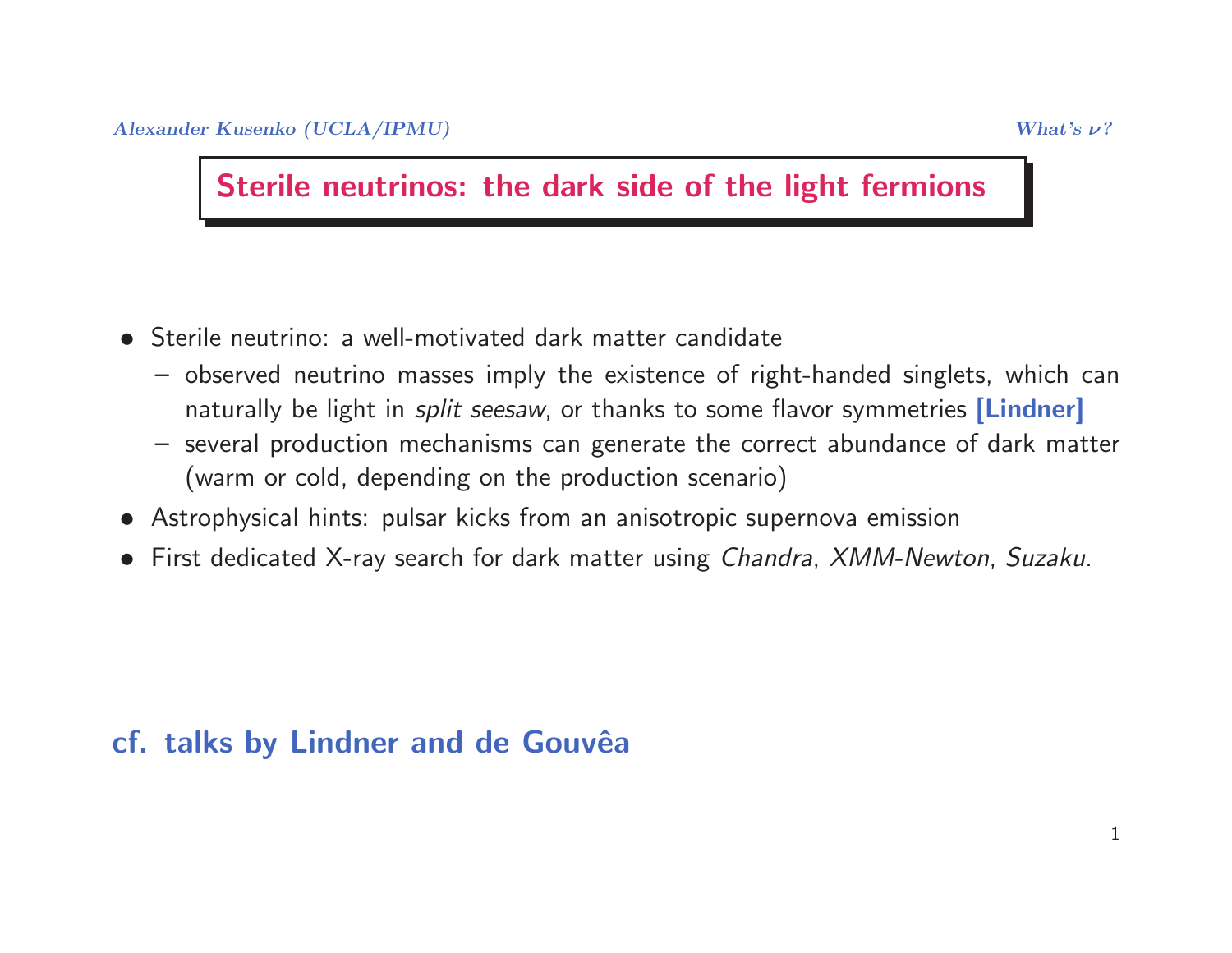# Neutrino masses and light sterile neutrinos

Discovery of neutrino masses implies <sup>a</sup> plausible existence of right-handed (sterile) neutrinos. Most models of neutrino masses introduce sterile states

$$
\{\nu_e, \nu_{\mu}, \nu_{\tau}, \nu_{s,1}, \nu_{s,2}, ..., \nu_{s,N}\}
$$

and consider the following Lagrangian:

$$
\mathcal{L} = \mathcal{L}_{\text{SM}} + \bar{\nu}_{s,a} \left( i \partial_\mu \gamma^\mu \right) \nu_{s,a} - y_{\alpha a} H \: \bar{L}_\alpha \nu_{s,a} - \frac{M_{ab}}{2} \: \bar{\nu}_{s,a}^c \nu_{s,b} + h.c. \, ,
$$

where  $H$  is the Higgs boson and  $L_\alpha$   $(\alpha=e,\mu,\tau)$  are the lepton doublets. The mass<br>eatrix: matrix:

$$
M = \begin{pmatrix} 0 & D_{3 \times N} \\ D_{N \times 3}^T & M_{N \times N} \end{pmatrix}
$$
  
What is the *natural* scale of M?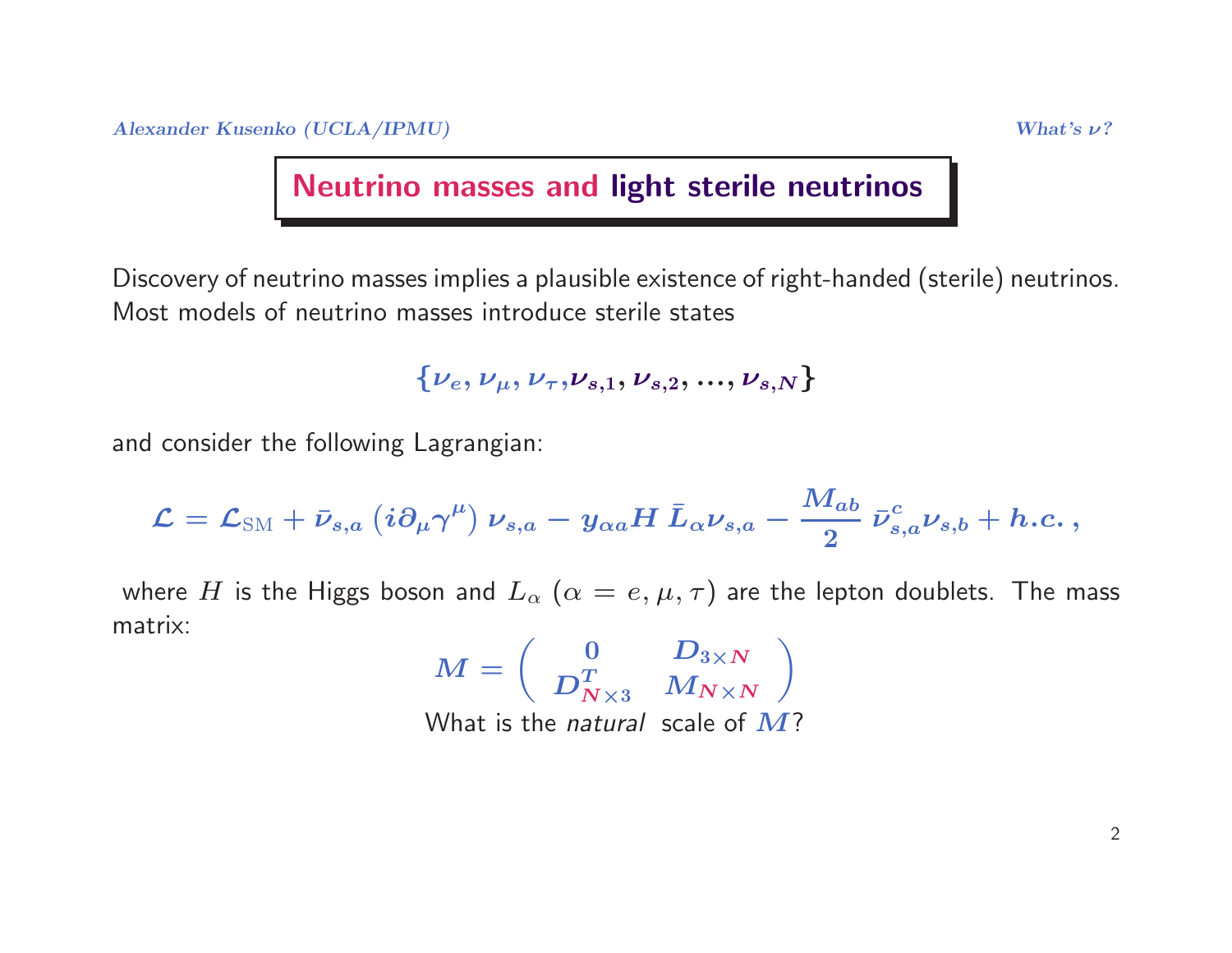Alexander Kusenko (UCLA/IPMU)  $What's \nu?$ 

#### Seesaw mechanism

In the Standard Model, the matrix  $D$  arises from the Higgs mechanism:

 $D_{ij} = y_{ij} \langle H \rangle$ 

Smallness of neutrino masses does not imply the smallness of Yukawa couplings. For large  $M,$ 

$$
m_\nu\sim\frac{y^2\langle H\rangle^2}{M}
$$

One can understand the smallness of neutrino masses even if the Yukawa couplings are  $y \sim 1$ [Gell-Mann, Glashow, Minkowski, Mohapatra, Ramond, Senjanović, Slansky, Yanagida].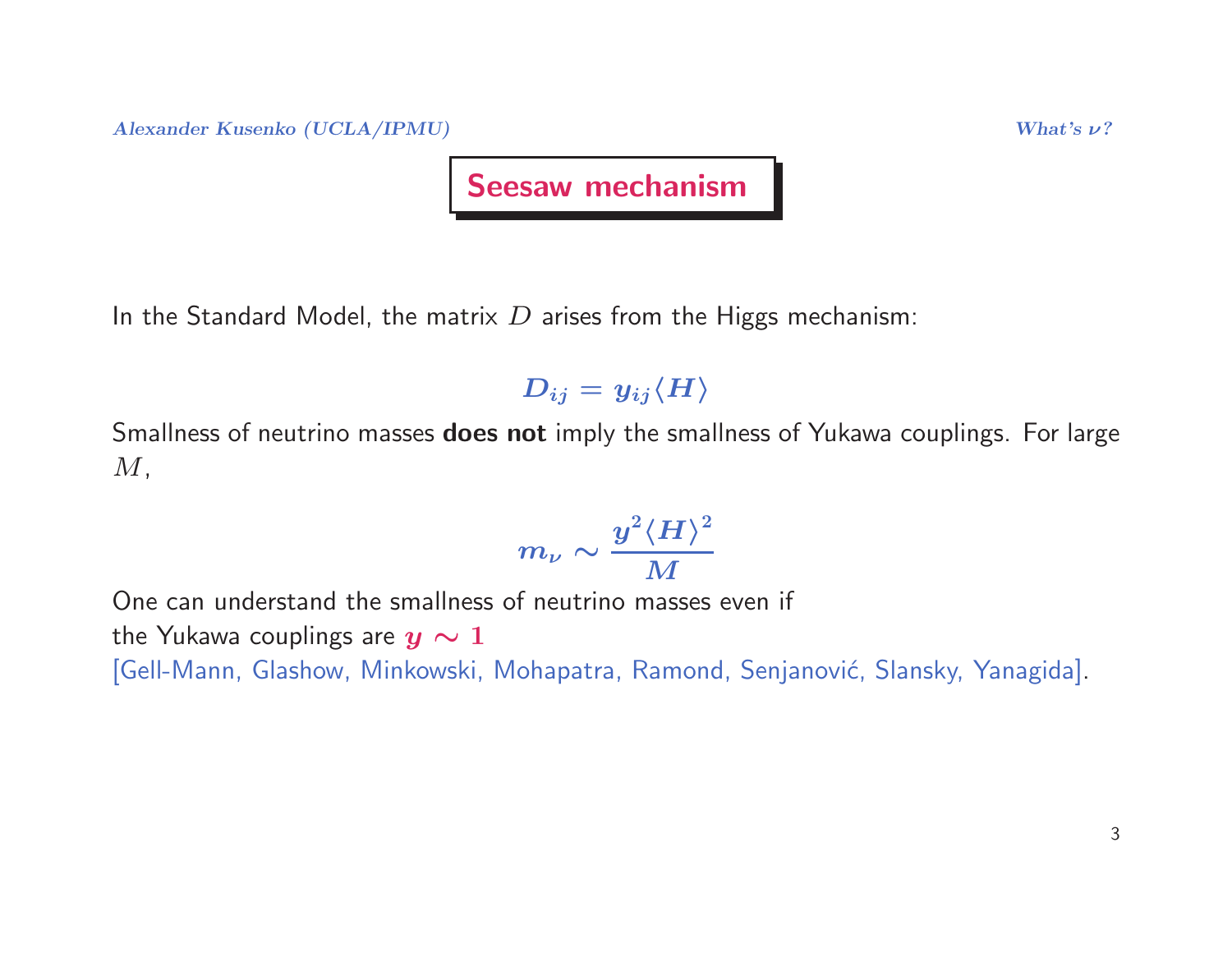

Seesaw mechanism

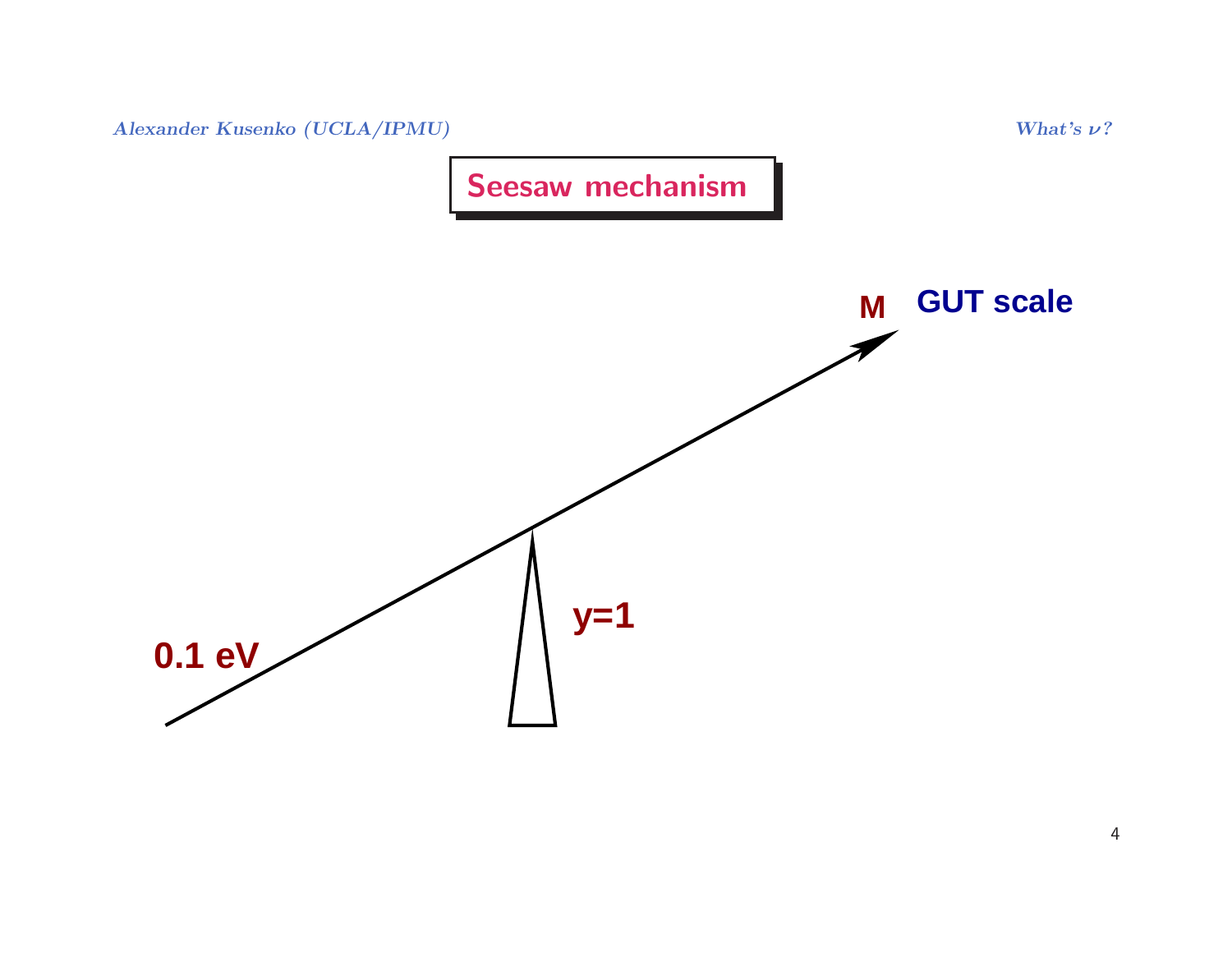$\Lambda$ lexander Kusenko (UCLA/IPMU) What's  $\nu$ ?

Seesaw mechanism



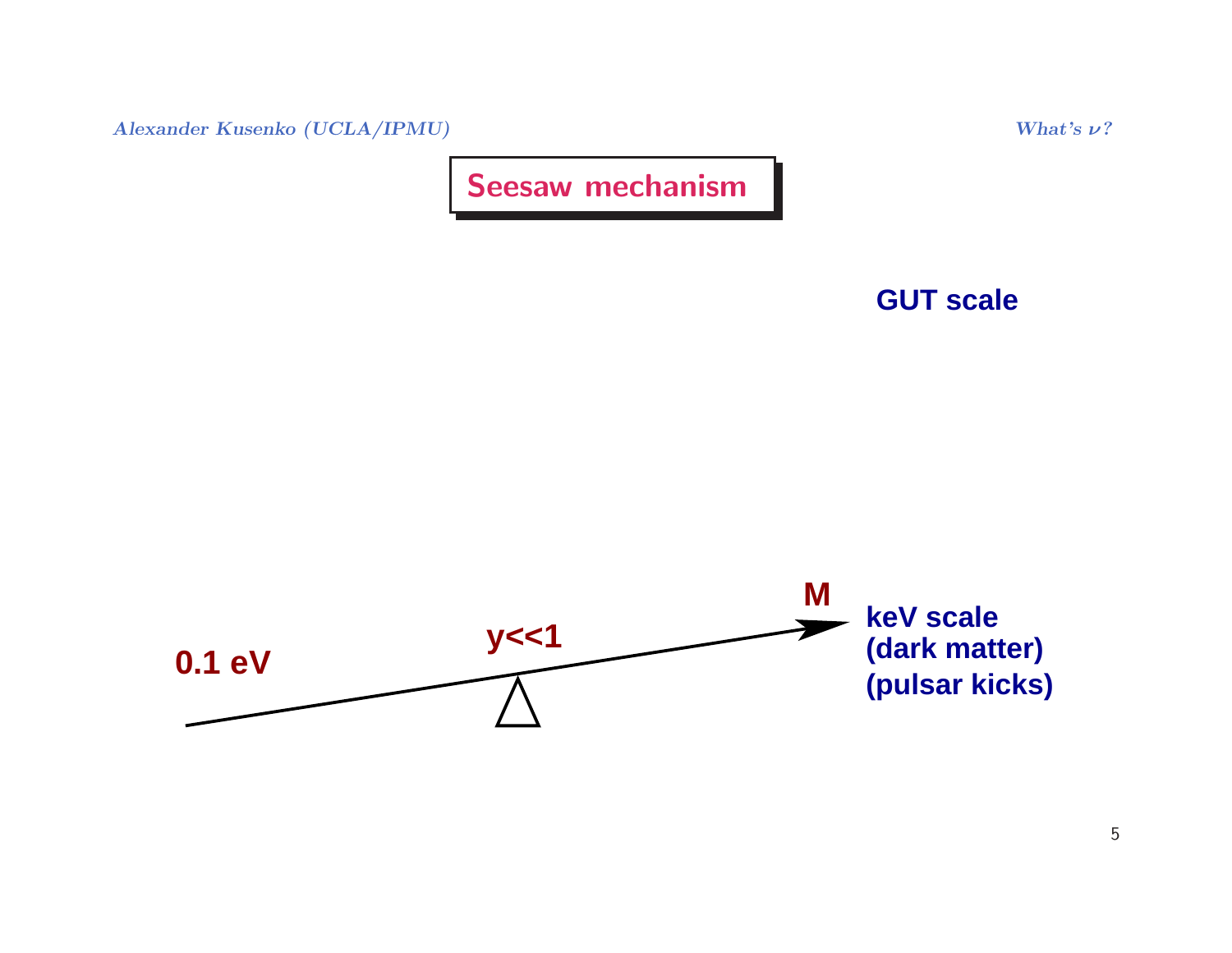#### Various approaches to small Majorana masses

- Just write them down.
	- One sterile keV sterile neutrino, the dark matter candidate [Dodelson, Widrow].
	- $-$  Three sterile neutrinos, one with a several keV mass (dark matter) and two degenerate with GeV masses and a keV splitting,  $\nu$ MSM [Shaposhnikov et al.].
- $\bullet\,$  Use lepton number conservation as the reason for a small mass  $[{\rm de}\,\,{\rm Gouv\hat e a}]$ .
- Use flavor symmetries, new gauge symmetries [Lindner]
- **Singlet Higgs** (discussed below) at the electroweak scale can generate the Majorana mass. Added bonuses:
	- production from  $S \to NN$  at the electroweak scale generates *the right amount* of<br>dark matter dark matter.
	- production from  $S \to NN$  at the electroweak scale generates *colder* dark matter.<br>A "miracle" · FW scale and mass at the keV scale (for stability)
		- A "miracle": EW scale and mass at the keV scale (for stability)
		- ⇒ correct DM abundance. [AK; AK, Petraki]<br>Iit soosaw (discussed below) makes the scale sep
- Split seesaw (discussed below) makes the scale separation natural. Dark matter cooled by various effects.  $\Rightarrow$  democracy of scales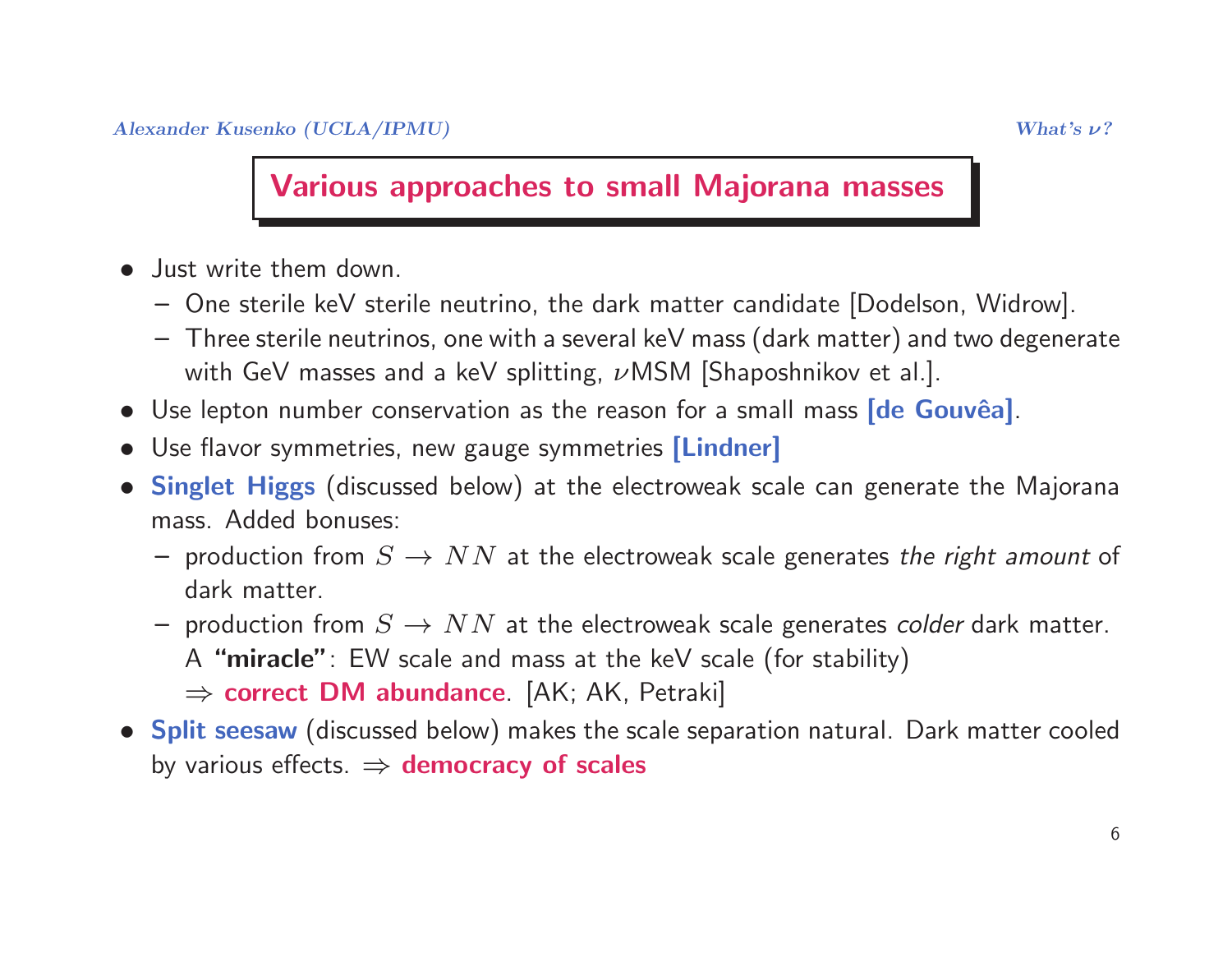Sterile neutrinos as dark matter: production scenarios

Production **color coded** by **"warmness" vs "coldness"**:

- **Neutrino oscillations off resonance** [Dodelson, Widrow] No prerequisites; production determined by the mixing angle alone; no way to turn off this channel, except for low-reheat scenarios [Gelmini et al.]
- MSW resonance in  $\nu_a \rightarrow \nu_s$  oscillations [Shi, Fuller] Pre-requisite: sizable lepton<br>asymmetry of the universe. The latter may be generated by the decay of heavier sterile asymmetry of the universe. The latter may be generated by the decay of heavier sterile neutrinos [Laine, Shaposhnikov]
- Higgs decays [AK, Petraki] Assumes the Majorana mass is due to Higgs mechanism. Sterile miracle: abundance <sup>a</sup> "natural" consequence of singlet at the electroweak<mark>scale</mark>. <u>Adantage:</u> "natural" dark matter abundance
- Split seesaw: [AK, Takahashi, Yanagida] Two production mechanisms, c<mark>old</mark> and even colder. Adantage: "naturally" low mass scale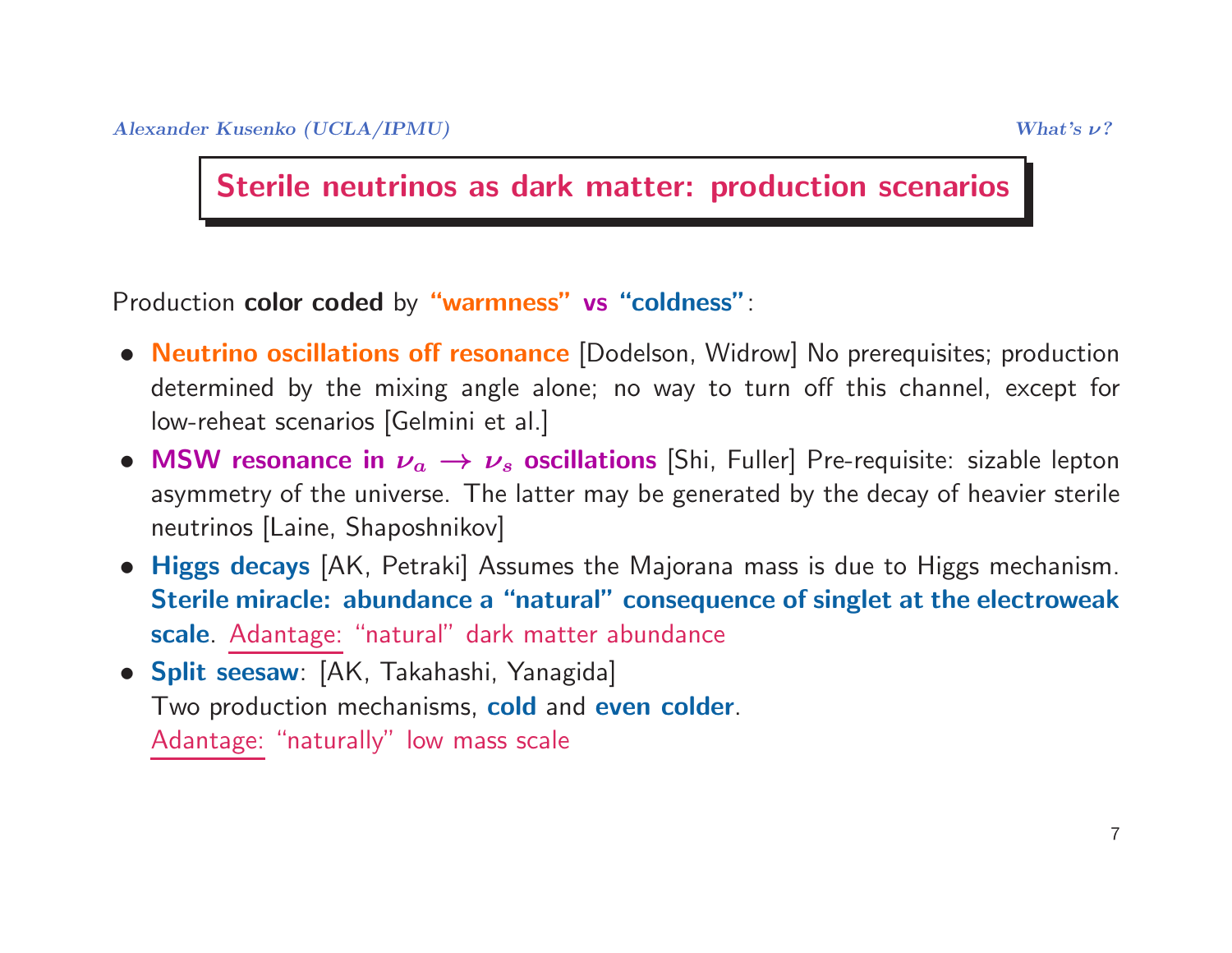



[Boyarsky, Lesgourgues, Ruchayskiy, Viel] ( beware of systematic errors...) On the other hand, free-streaming properties [Petraki, Boyanovsky] can explain observations of dwarf spheroidal galaxies [Gilmore, Wyse]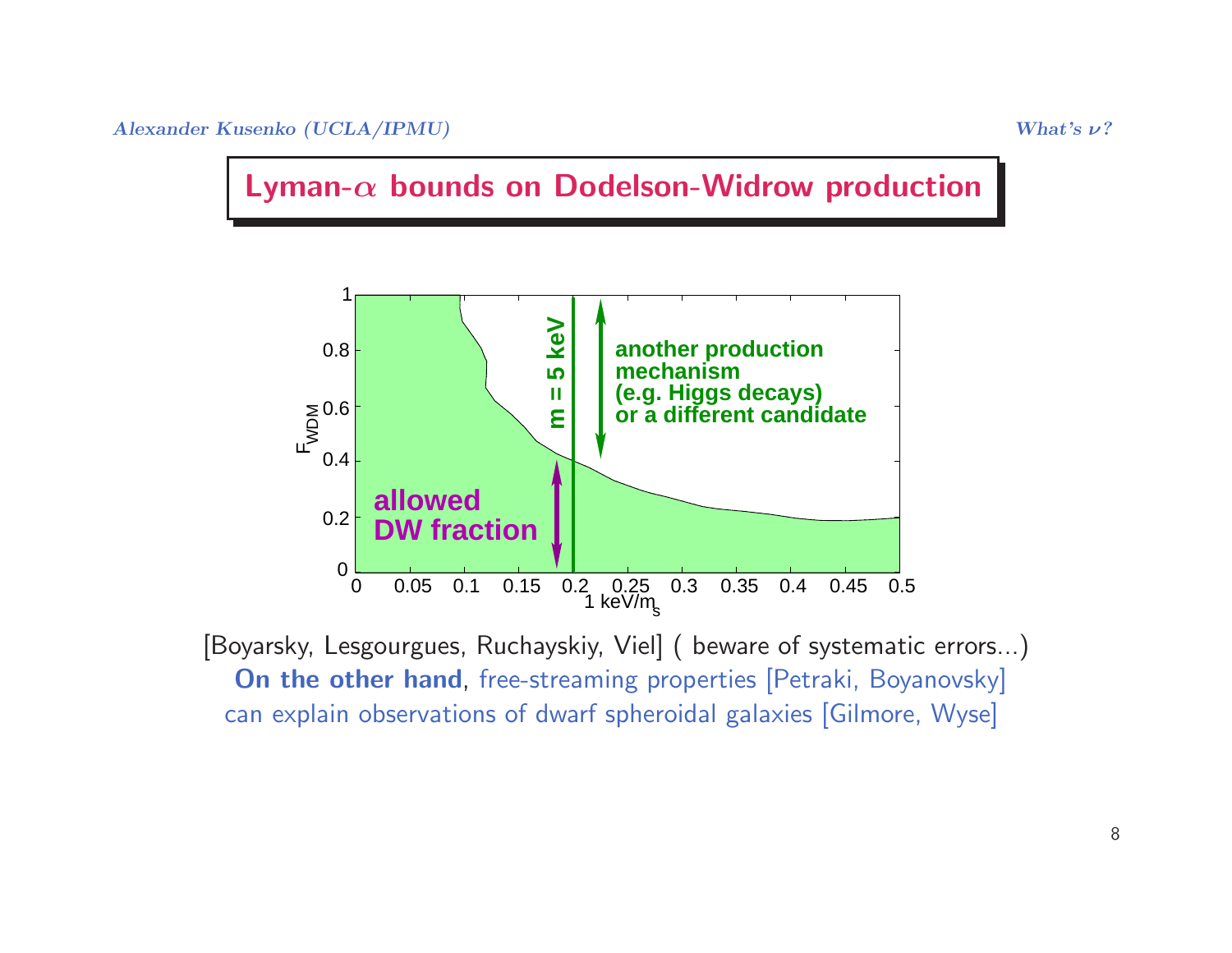### Challenges to  $CDM =$  hints of WDM

- Cored profiles of dwarf spheroidals [Gilmore, Wyse; Strigari et al.]
- Minimal size of dSphs [Wyse et al.]
- overproduction of the satellite halos for galaxies of the size of Milky Way [Klypin; Moore]
- WDM can reduce the number of halos in low-density voids. [Peebles]
- observed densities of the galactic cores (from the rotation curves) are lower than what is predicted based on the  $\Lambda$ CDM power spectrum. [Dalcanton et al.; van den Bosch et al.; Moore]
- The "angular-momentum problem": in CDM halos, gas should cool at very early times into small halos and lead to massive low-angular-momentum gas cores in galaxies. [Dolgov]
- disk-dominated (pure-disk) galaxies are observed, but not produced in CDM because of high merger rate. [Governato et al.; Kormendy et al.]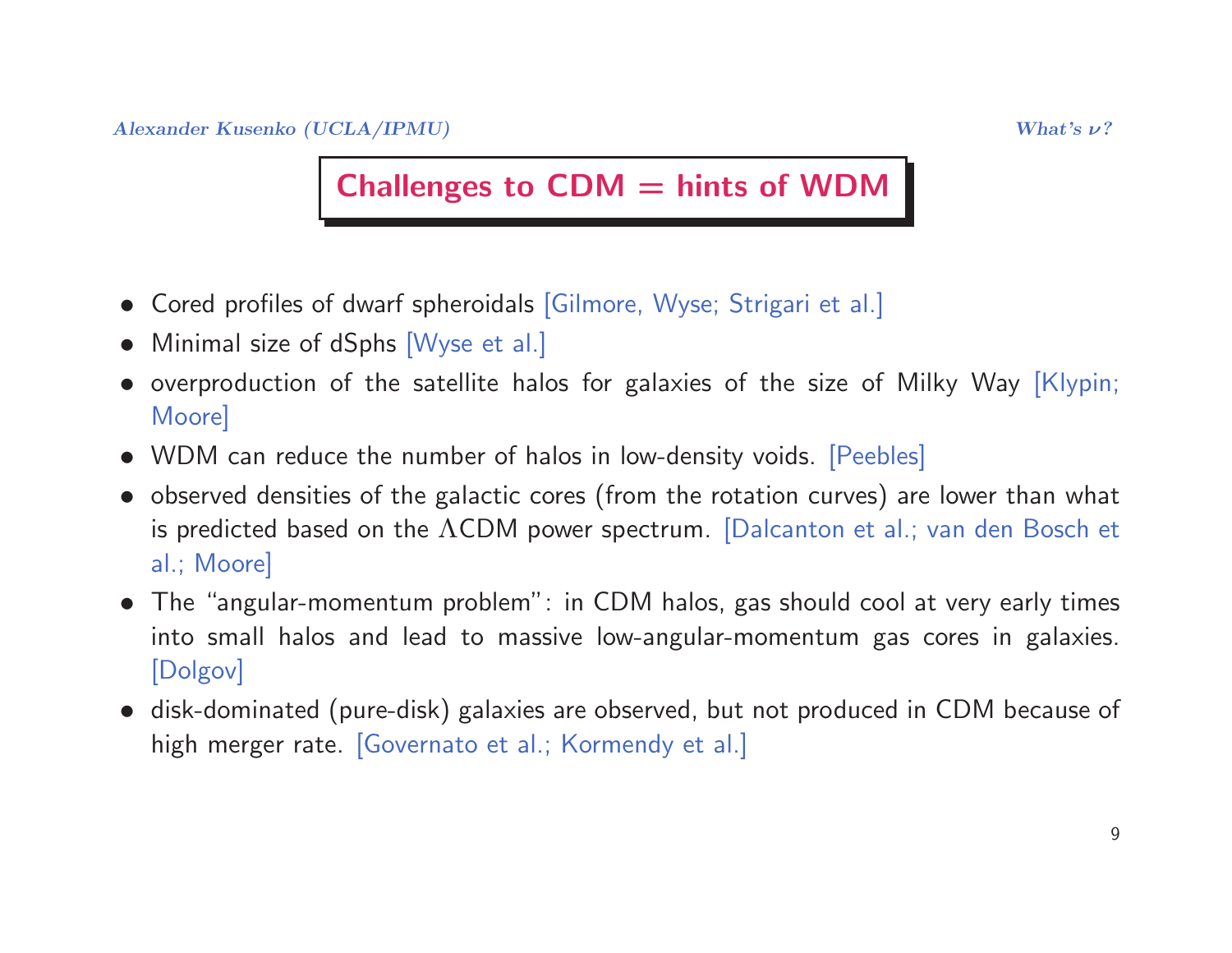$\Lambda$ lexander Kusenko (UCLA/IPMU) What's  $\nu$ ?

New scale or new Higgs physics?

 $\mathcal{L} = \mathcal{L}_{\text{SM}} + \bar{N}_a \left( i \partial_\mu \gamma^\mu \right) N_a - y_{\alpha a} H \, \bar{L}_\alpha N_a - \frac{M_a}{2} \, \bar{N}_a^c N_a + h.c. \,,$ 

To explain the pulsar kicks and dark matter, one needs  $\bm{M}\thicksim$  **keV**. Is this a new<br>fundamental scale? Perhaps. Alternativelv it could arise from the Higgs mechanism: fundamental scale? Perhaps. Alternatively, it could arise from the Higgs mechanism:  $\mathcal{L} = \mathcal{L}_{\text{SM}} + \bar{N}_a \left( i \partial_\mu \gamma^\mu \right) N_a - y_{\alpha a} H \, \bar{L}_\alpha N_a - h_a \, S \, \bar{N}_a^c N_a + V(H,S)$ 

 $M = h\langle S \rangle$ 

Now  $S \to NN$  decays can produce sterile neutrinos.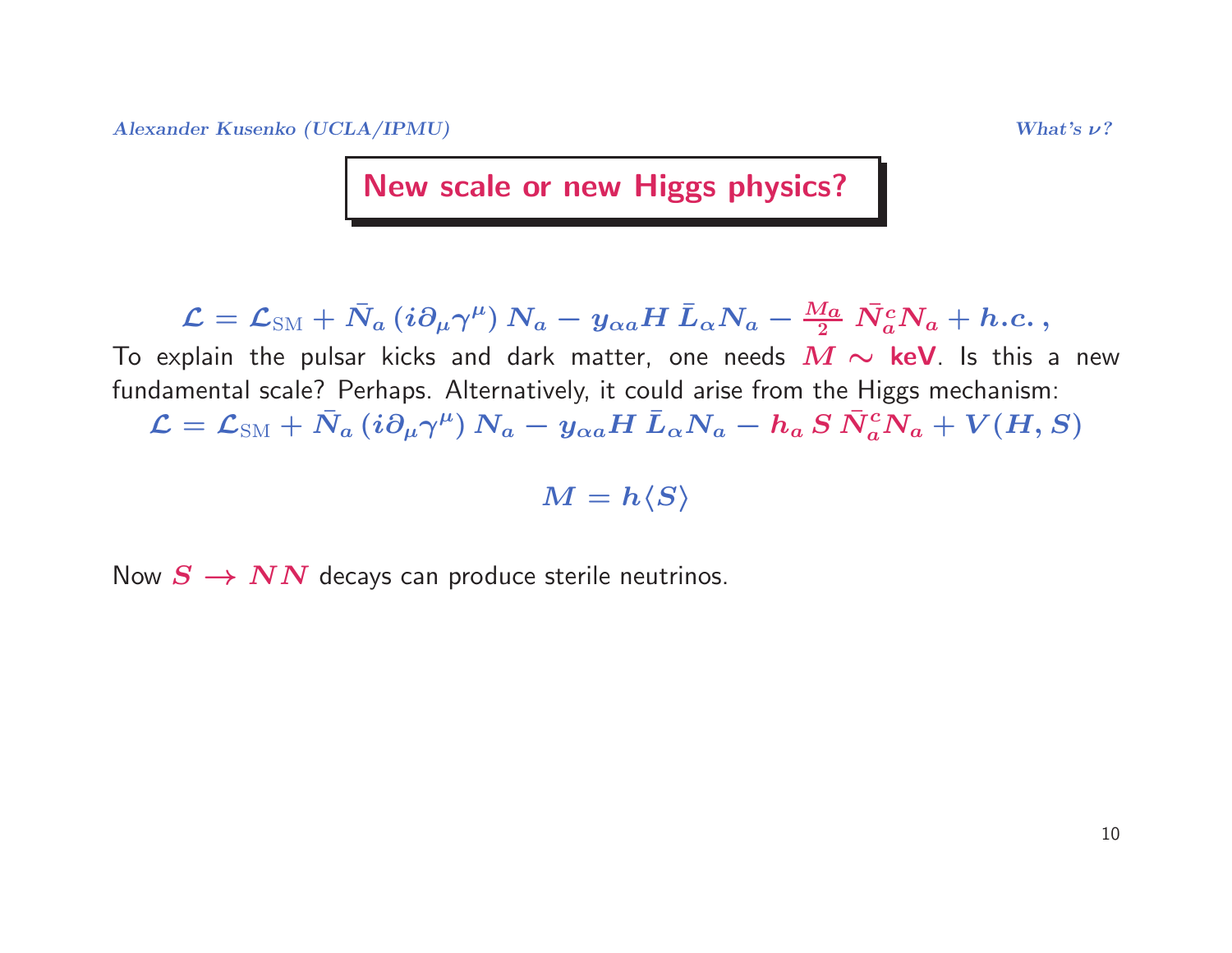#### $\Delta$ lexander Kusenko (UCLA/IPMU) What's  $\nu$ ?

For small  $h$ , the sterile neutrinos are out of equilibrium in the early universe, but  $S$  is in equilibrium. There is a new mechanism to produce sterile dark matter at  $\bm{T} \sim \bm{m}_S$  from<br>decays  $\bm{S} \rightarrow \bm{N} \bm{N}$ decays  $S \to NN$ :

$$
\Omega_s = 0.2 \left(\frac{33}{\xi}\right) \left(\frac{h}{1.4 \times 10^{-8}}\right)^3 \left(\frac{\langle S \rangle}{\tilde{m}_S}\right)
$$

Here  $\xi$  is the dilution factor due to the change in effective numbers of degrees of freedom.

$$
\langle S \rangle \sim 10^2 \,\text{GeV} \text{ (EW scale)}
$$
  

$$
M_s \sim \text{keV} \text{ (for stability)} \Rightarrow h \sim 10^{-8}
$$

 $\Rightarrow \Omega \approx 0.2$ 

The sterile neutrino momenta are red-shifted by factor  $\xi^{1/3} > 3.2$  [AK, Petraki]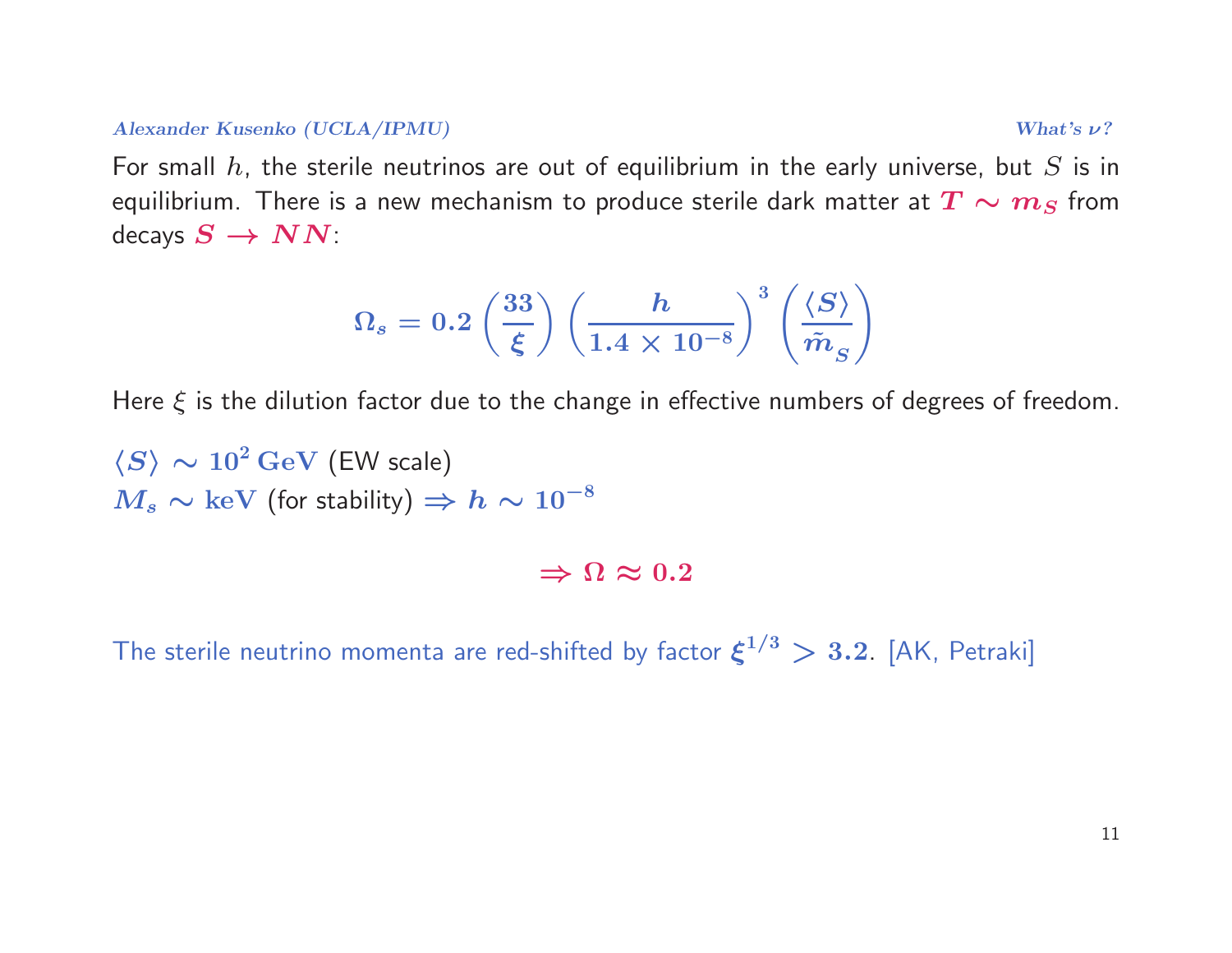



[AK, PRL <sup>97</sup>:241301 (2006); Petraki, AK, PRD 77, <sup>065014</sup> (2008); Petraki, PRD 77, <sup>105004</sup> (2008)]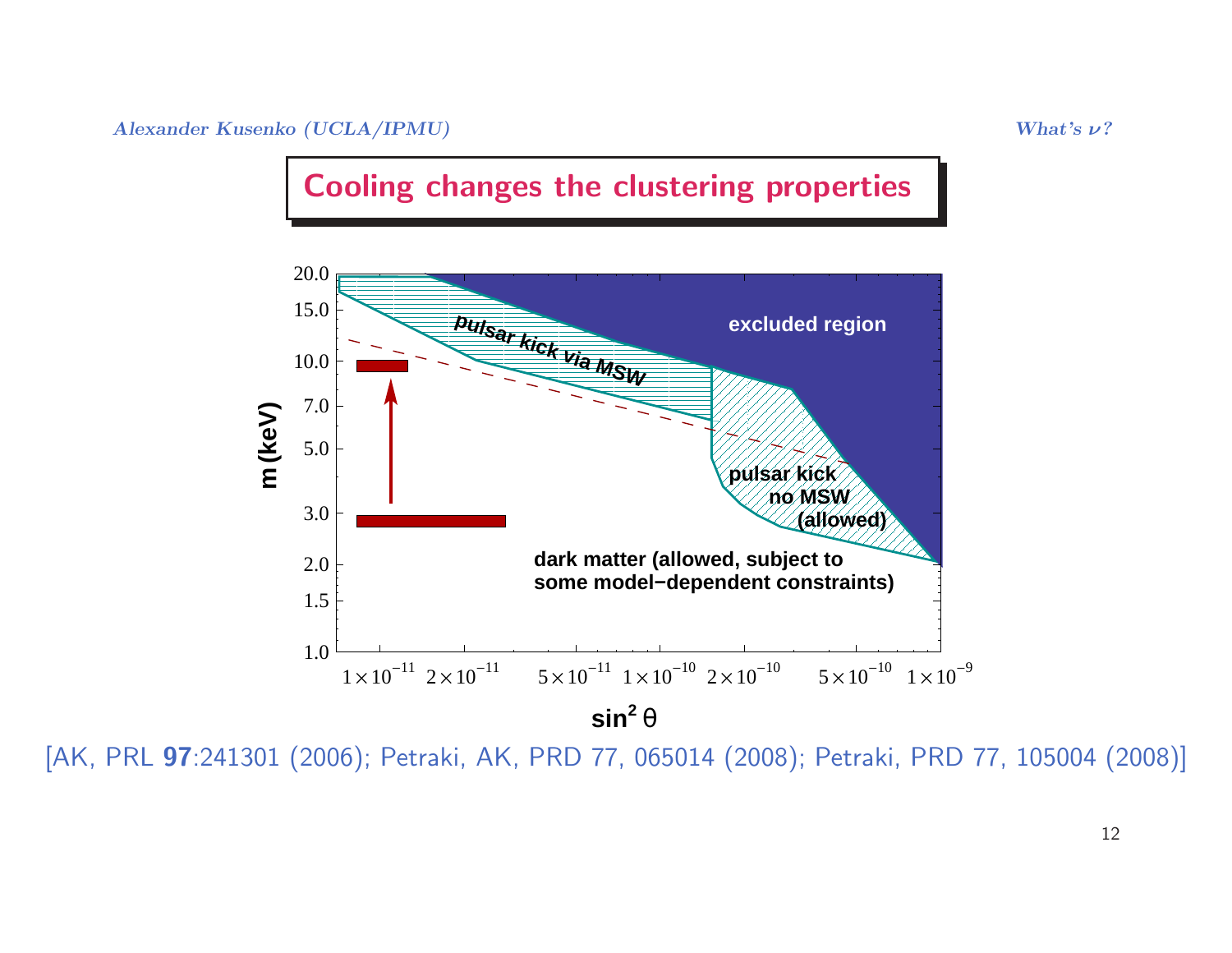Implications for the EW phase transition and the LHC

One may be able to discover the singlet Higgs at the LHC [Profumo, Ramsey-Musolf, G. Shaughnessy; Davoudiasl et al.; O'Connell et al.; Ramsey-Musolf, Wise]

The presence of  $S$  in the Higgs sector changes the nature of the electroweak phase transition [AK, Petraki]



First-order transition, CP in the Higgs sector  $\Longrightarrow$  **electroweak baryogenesis**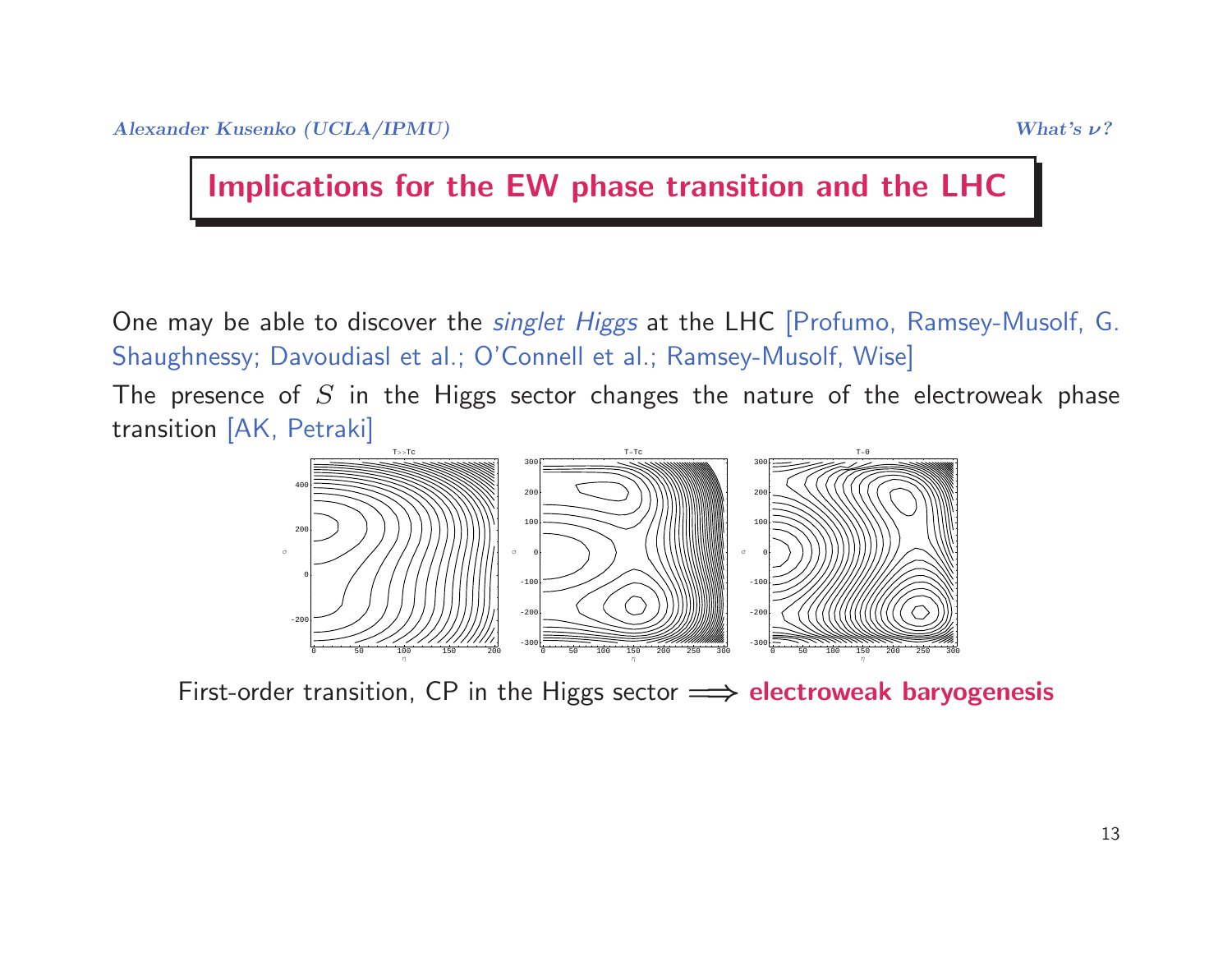Alexander Kusenko (UCLA/IPMU)

ν?

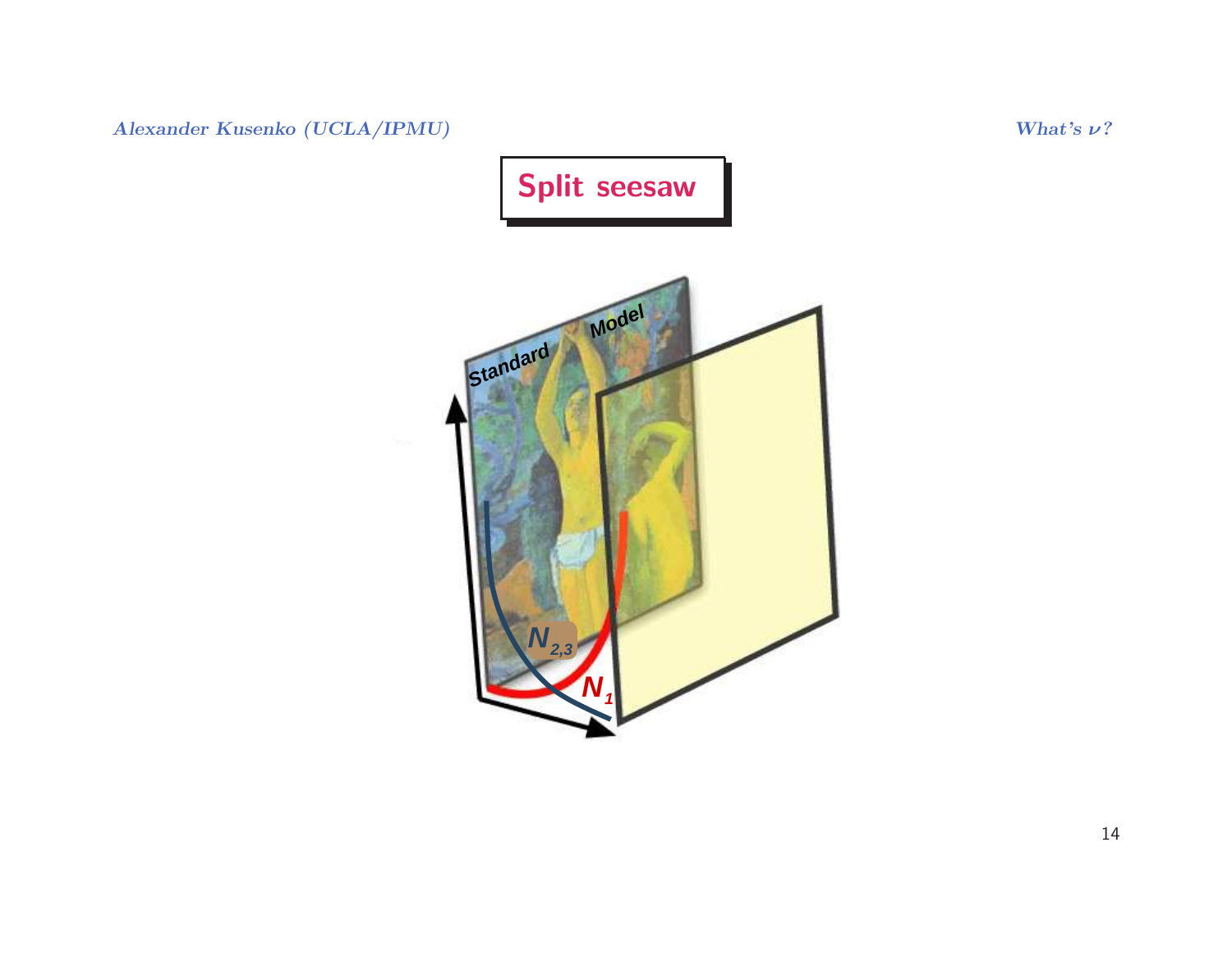$\Lambda$ lexander Kusenko (UCLA/IPMU) What's  $\nu$ ?

 $\quad$  Standard Model on  $z\,=\,0$  brane.  $\,$  A Dirac fermion with a bulk mass  $m$ :

$$
S = \int d^4x \, dz \, M \left( i \bar{\Psi} \Gamma^A \partial_A \Psi + m \bar{\Psi} \Psi \right),
$$

The zero mode:  $(i\Gamma^5\partial_5 + m)\Psi^{(0)} = 0.$ behaves as  $\sim \exp(\pm m z)$ . The 4D fermion:

$$
\Psi_R^{(0)}(z,x) \; = \; \sqrt{\frac{2m}{e^{2m\ell}-1}} \frac{1}{\sqrt{M}} e^{mz} \psi_R^{(4D)}(x).
$$

Also, a  $U(1)_{(B-L)}$  gauge boson in the bulk,  $(B - L) = -2$  Higgs  $\phi$  on the SM  $\frac{D}{\sigma}$  − brane. The VEV  $\langle \phi \rangle \ \sim \ 10^{15}$ GeV gives<br>right handed noutrines beaux Maiorana masses. right-handed neutrinos heavy Majorana masses. [AK, Takahashi, Yanagida]

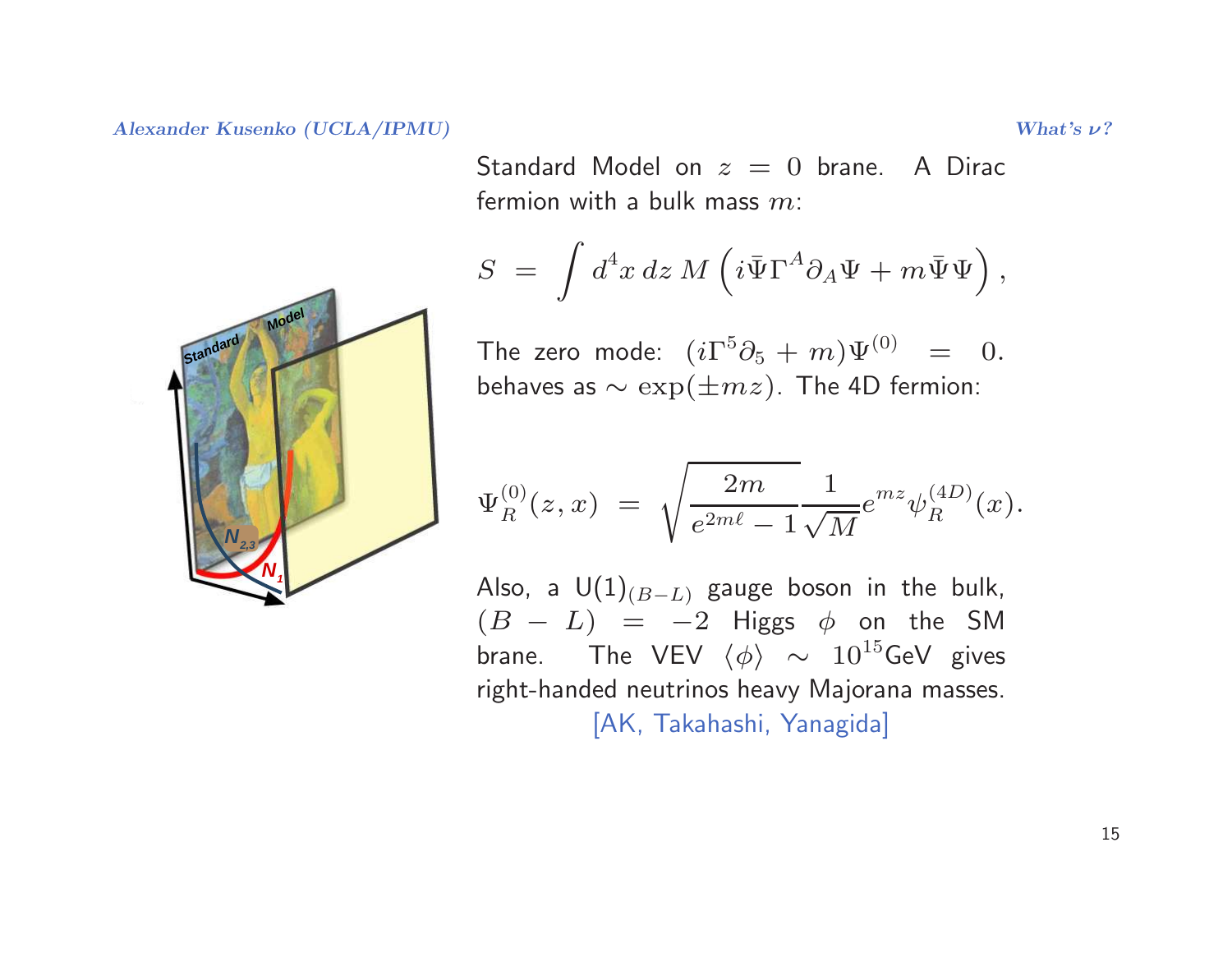$\Lambda$ lexander Kusenko (UCLA/IPMU) What's  $\nu$ ?

### Split seesaw

Effective Yukawa coupling and the mass are suppressed:

$$
M_{d=4}^{(R)} = M_{d=5}^{(R)} \left( \frac{2m_i}{M(e^{2m_i\ell} - 1)} \right),
$$
  

$$
y_{d=4} = y_{d=5} \sqrt{\frac{2m_i}{M(e^{2m_i\ell} - 1)}}
$$

successful seesaw relation unchanged:

$$
m_{\nu}\sim\frac{y^2_{d=4}{\langle H \rangle}^2}{M^{(R)}_{d=4}}=\frac{y^2_{d=5}{\langle H \rangle}^2}{M^{(R)}_{d=5}}
$$

[AK, Takahashi, Yanagida]

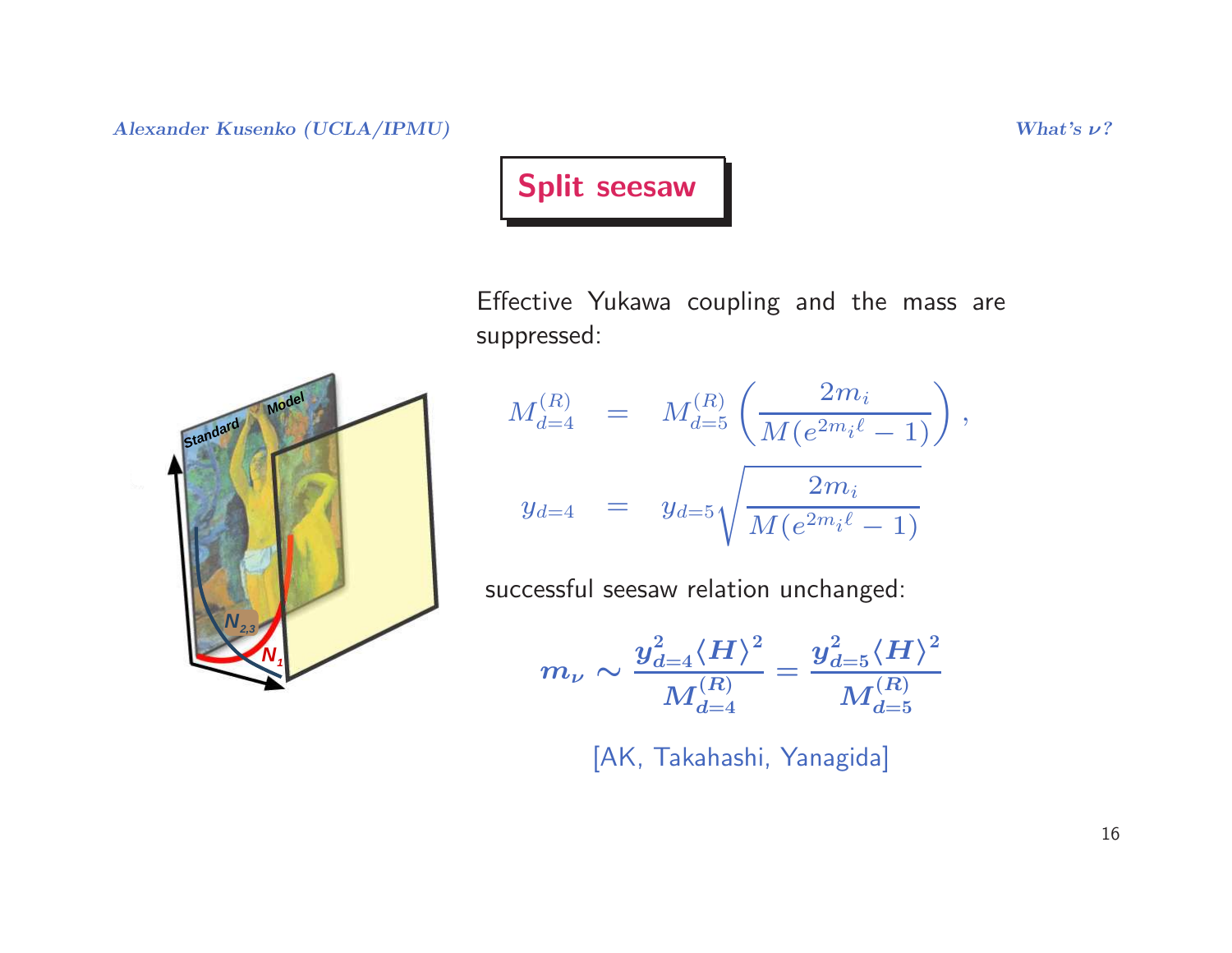#### Split seesaw: economical, natural extension of SM



- Democracy of scales: small difference in the bulk masses  $m_i$  results in exponentially large splitting between the sterile neutrino masses.
- An rather minimal model: SM augmented by three right-handed singlets can explain
	- observed neutrino masses
	- baryon asymmetry (via leptogenesis)
	- dark matter

if, for example

 $M_1 = 5 \, \mathrm{keV}$  or  $M_1 = 17 \, \mathrm{keV}$ , and  $M_{2,3} \sim$  $\sim 10^{15} \text{GeV}$ 

[AK, Takahashi, Yanagida]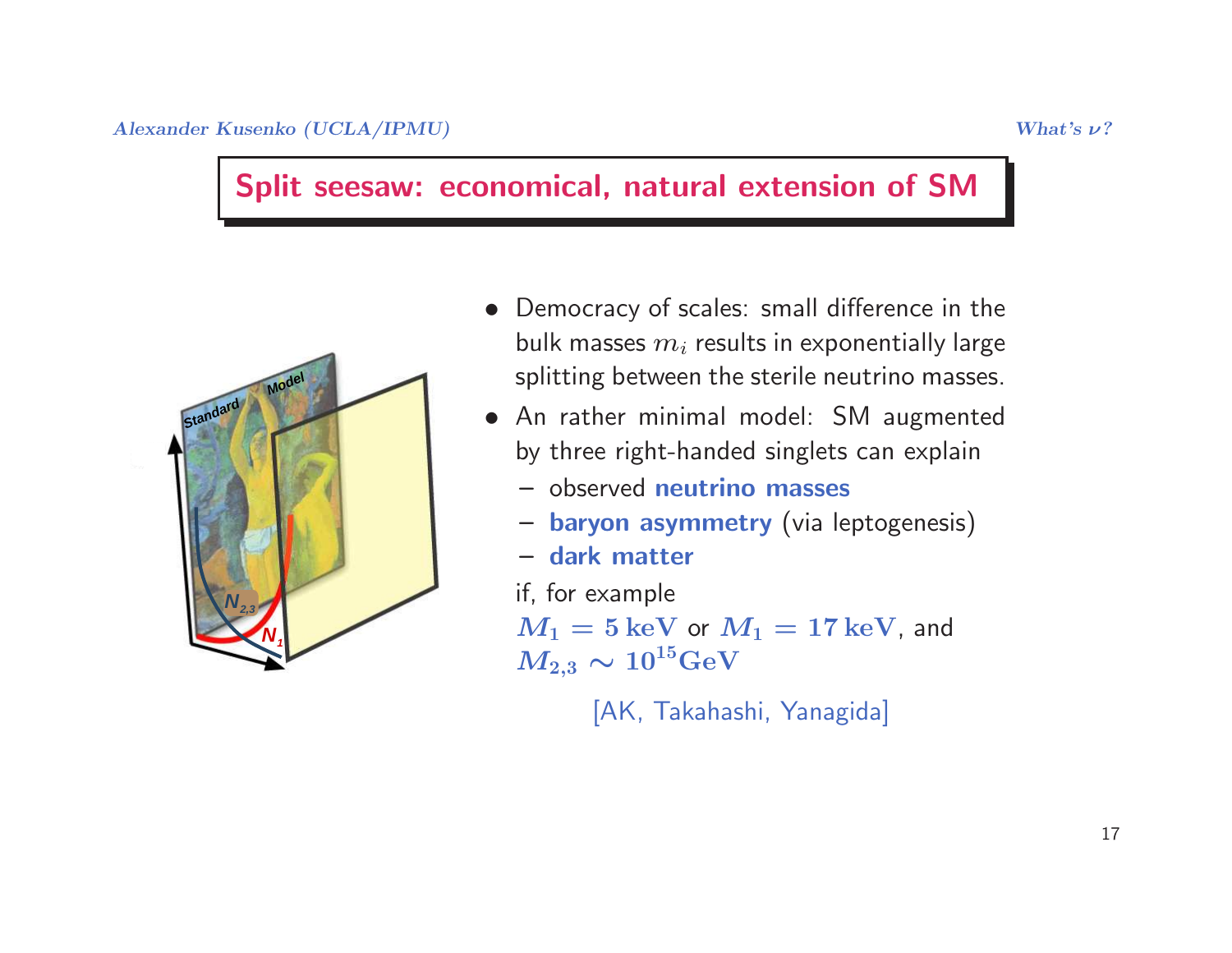#### Dark matter production in Split Seesaw: two scenarios

The  $U(1)_{(B-L)}$  gauge boson couples to right-handed neutrinos. It becomes massive due to the Higgs VEV  $\langle \phi \rangle \sim 10^{15}$ GeV.

- 1. Reheat temperature  $T_R \sim 5 \times 10^{13}\,{\rm GeV} \ll \times \langle \phi \rangle$ , and sterile/righthanded neutrinos are out of equilibrium. Thermal abundance is never reached; correct DM abundance is controlled by  $T_R$ .
- 2. Reheat temperature  $T_R > \langle \phi \rangle$ , and sterile/right-handed neutrinos are in equilibrium before the first-order  $U(1)_{(B-L)}$  phase transition. After the transition, the temperature is below the  $(B - L)$  gauge boson mass, and right-handed neutrinos are out of equilibrium. The entropy released in the first-order phase transition dilutes DM density and red-shifts the particle momenta.

The free-streaming length is further reduced by the entropy production from SM degrees of freedom. Both (1) and (2) produce acceptable DM abundace. DM from (2) is colder than from  $(1)$  by a factor  $\approx 5$ , and colder than DW dark matter by factor  $\approx 15$ .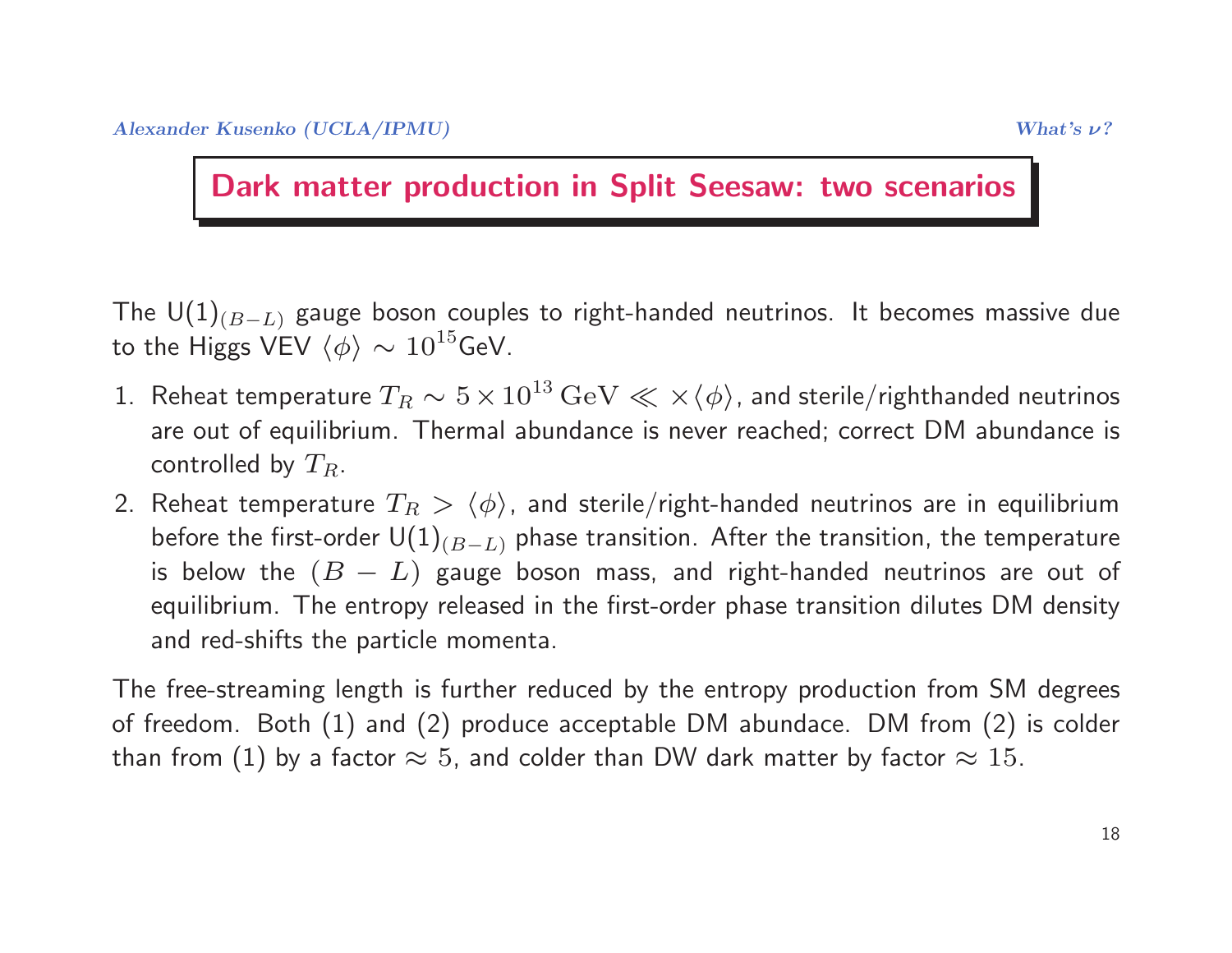Alexander Kusenko (UCLA/IPMU) What's  $\nu$ ?

Dark matter production in Split Seesaw: second scenario

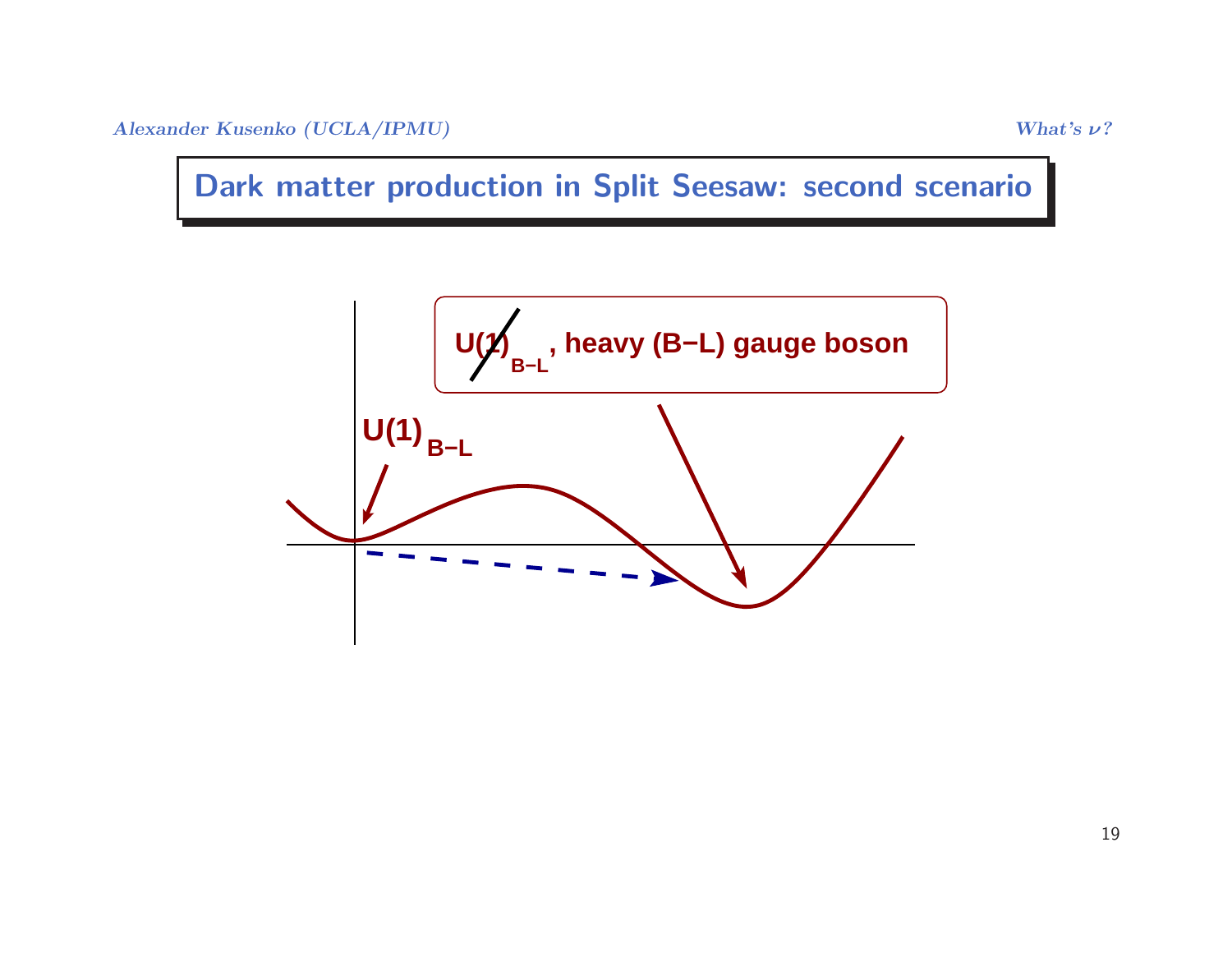#### Pulsar kicks from asymmetric emission of sterile neutrinos

Pulsars have large velocities,  $\langle v \rangle \thickapprox 250 - 450 \mathrm{~km/s}.$ [Cordes *et al.*; Hansen, Phinney; Kulkarni *et al.*; Lyne *et al.* ] A significant population with  $v > 700 \text{ km/s}$ ,<br>about **15 %** have  $v > 1000 \text{ km/s}$  up to 16 about **15 %** have  $v > 1000$  km/s, up to 1600 km/s.<br>[Arzoumanian *et al.*; Thorsett *et al.* ]







**HST, December 1994 HST, December 2001**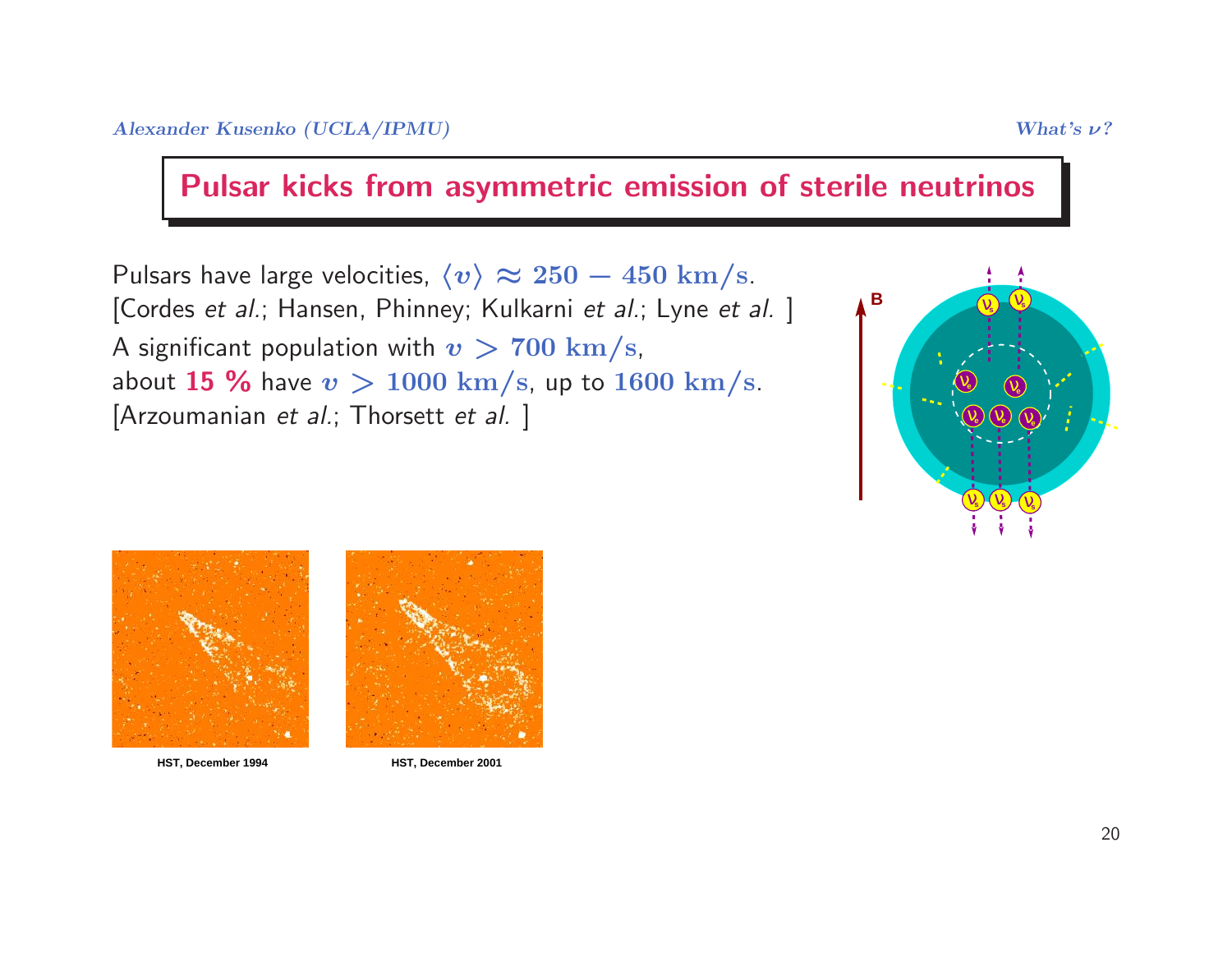Alexander Kusenko (UCLA/IPMU) What's  $\nu$ ?





[AK, Segrè; Fuller, AK, Mocioiu, Pascoli]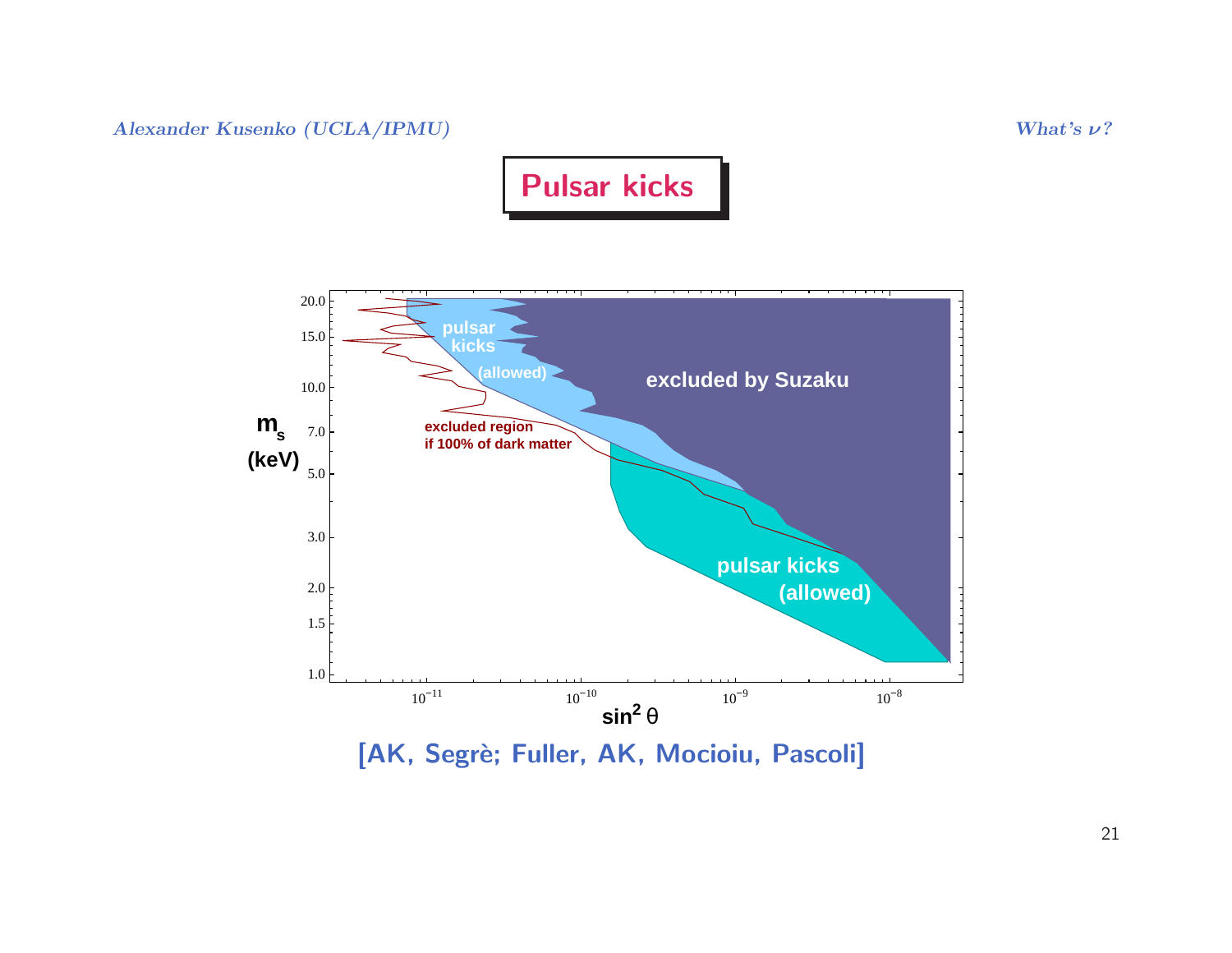# **Other predictions**

- Stronger supernova shock [Fryer, AK]
- No  $B v$  correlation expected because
	- $-$  the magnetic field *inside* a hot neutron star during the *first ten seconds* is very different from the surface magnetic field of <sup>a</sup> cold pulsar
	- rotation washes out the  $x,\,y$  components
- Directional  $\vec{\Omega}$  $\Omega-\vec{v}$  correlation is expected (and is observed!), because
	- the direction of rotation remains unchanged
	- $-$  only the  $z$ -component survives
- **Stronger**, different supernova [Hidaka, Fuller; Fuller, AK, Petraki]
- Delayed kicks [AK, Mandal, Mukherjee '08]

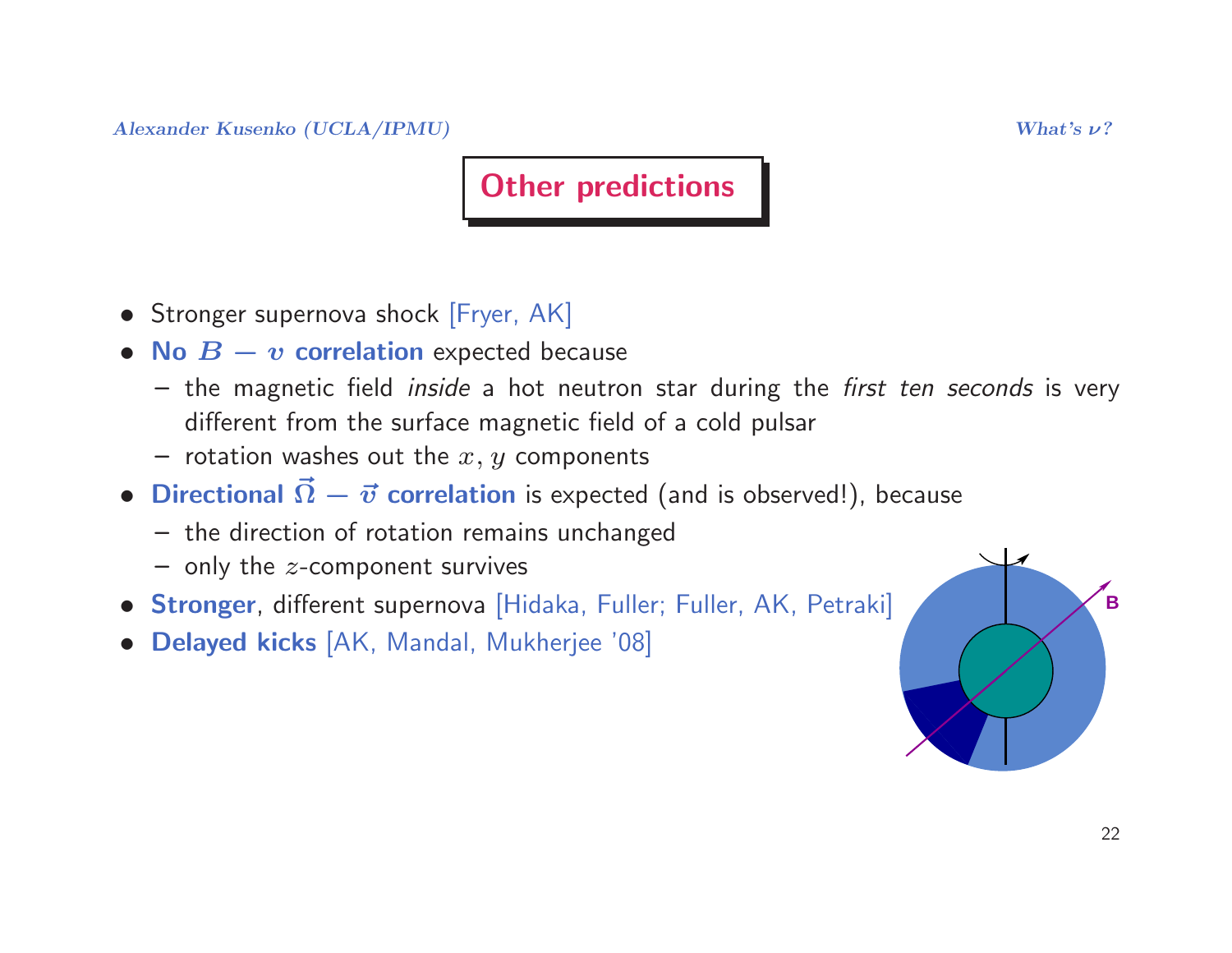#### What's taking us so long?

Dark matter, pulsar kicks from <sup>a</sup> several-keV sterile neutrino: proposed in 1990s! Why have not experiments confirmed or ruled out such particles? All observable quantities are suppressed by  $\sin^2\theta \sim$ All observable quantities are suppressed by  $\sin^2\theta \sim 10^{-9}$ .<br>Direct detection?  $\nu_s e \to \nu_e e$ . Monochromatic electrons wi

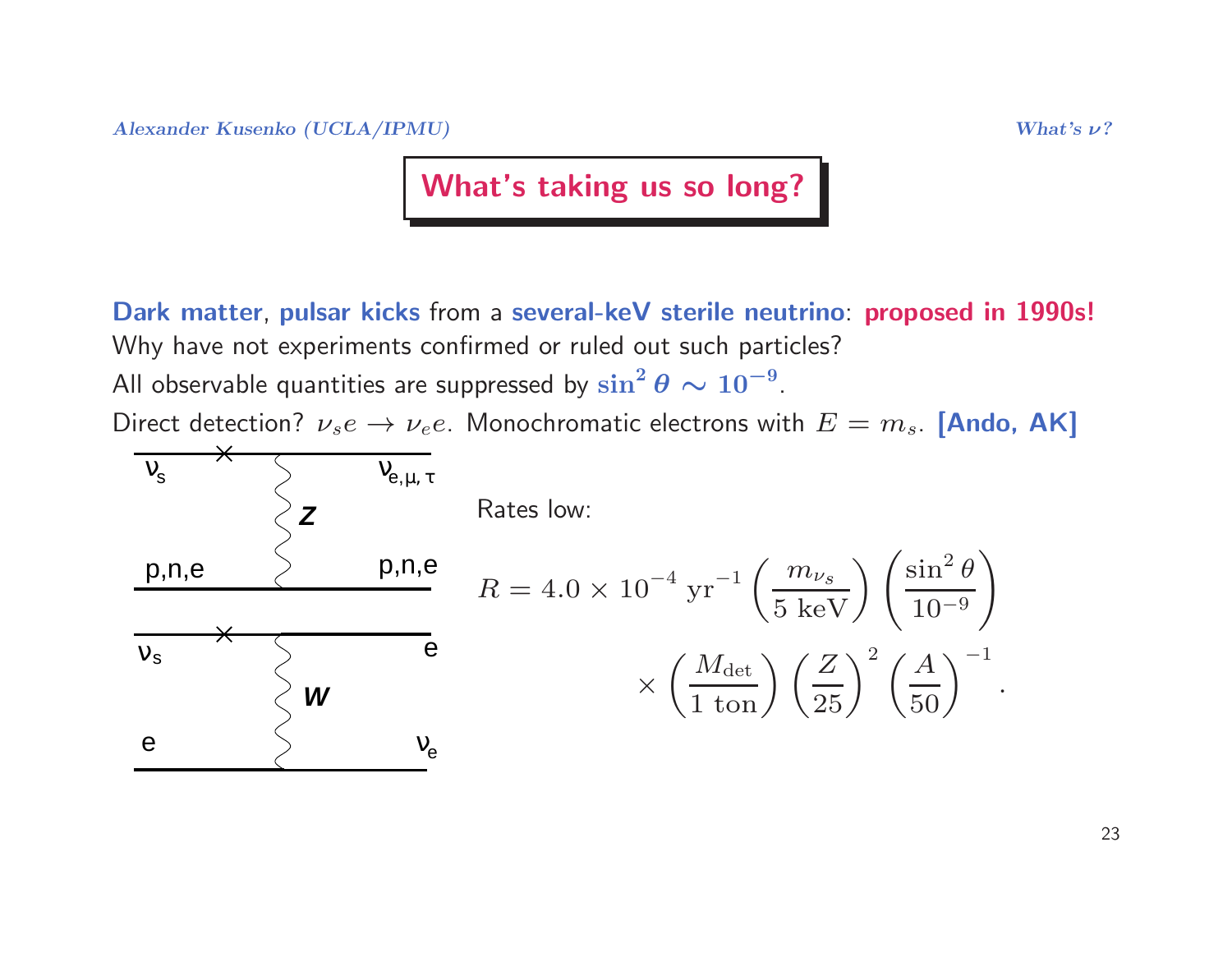$\Lambda$ lexander Kusenko (UCLA/IPMU) What's  $\nu$ ?



Sterile neutrino in the mass range of interest have lifetimes longer than the age of the universe, but they do decay:



Photons have energies  $m/2$ : X-rays. Concentrations of dark matter emit X-rays. [Abazajian, Fuller, Tucker; Dolgov, Hansen; Shaposhnikov et al.]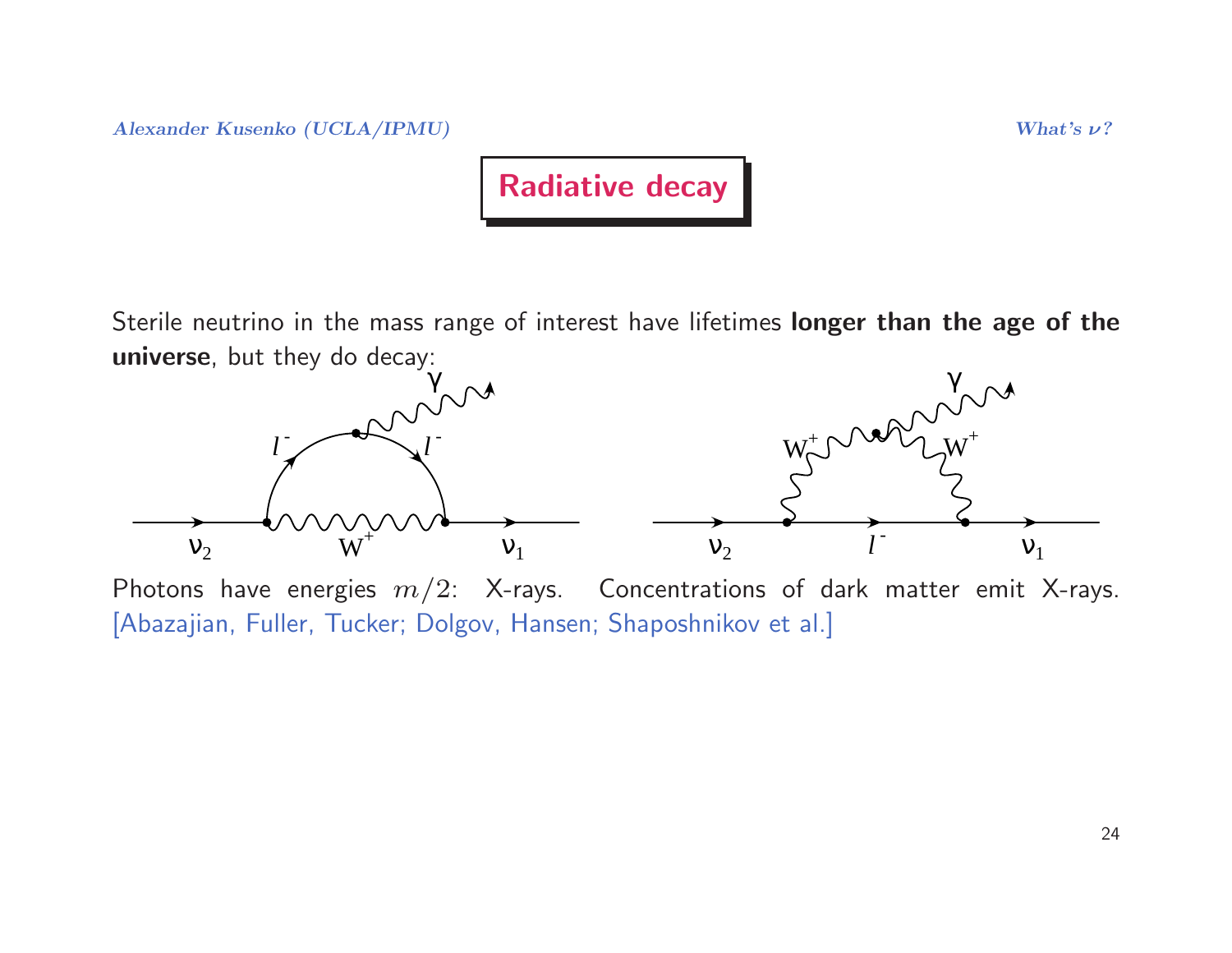Alexander Kusenko (UCLA/IPMU) What's  $\nu$ ?

### X-ray telescopes: meet the fleet

|                                   | <b>XMM-Newton</b>                     | <b>Suzaku</b>                            |
|-----------------------------------|---------------------------------------|------------------------------------------|
| $17' \times 17'$                  | $30' \times 30'$                      | $19' \times 19'$                         |
|                                   | $6^{\prime\prime}$                    | 90''                                     |
| $20 - 50$                         | $20 - 50$                             | $20 - 50$                                |
| $0.4$ 8 keV                       | 0.2 12 keV                            | 0.3 12 keV                               |
| 400 cm <sup>2</sup>               | $1200 + 2 \times 900$ cm <sup>2</sup> | $400\times3$ cm <sup>2</sup>             |
| $\sim 0.01 \text{ ct/s/arcmin}^2$ | $\sim 0.01 \text{ ct/s/arcmin}^2$     | $\sim 10^{-3}$ cts/s/arcmin <sup>2</sup> |
|                                   |                                       |                                          |

All three telescopes are used in the first dedicated dark matter search

[Loewenstein]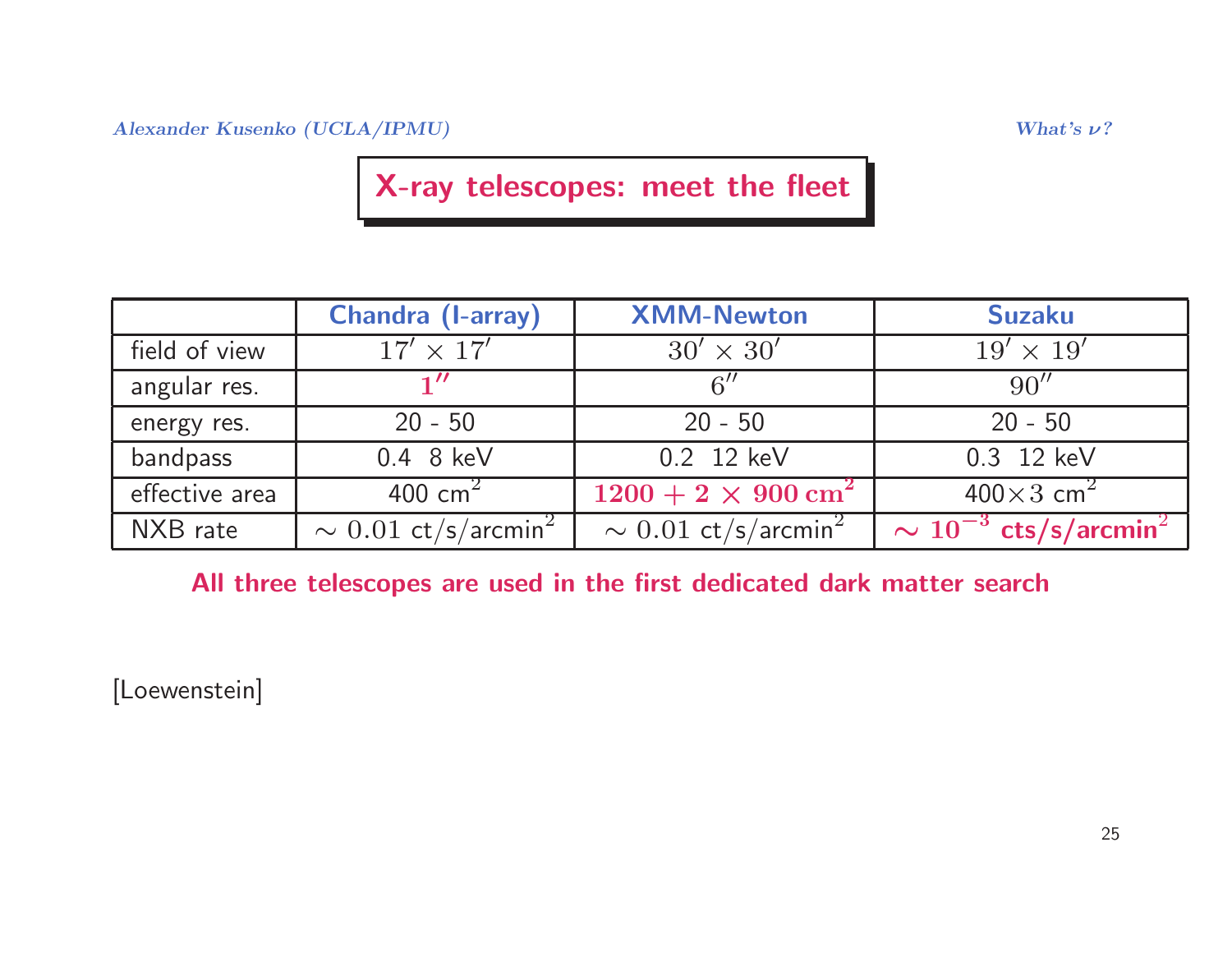# **Background**

|                     | Non-X-ray (NXB)   | Galactic (GXB)               | Cosmic (CXB)                         |
|---------------------|-------------------|------------------------------|--------------------------------------|
| origin              | particles         | halo and LHB                 | AGN                                  |
| determining factors | orbit, design     | direction                    | angular resolution                   |
| measurement         | look at nothing   | look at blank sky*           | look at blank sky*                   |
| correction          | subtract (or fit) | subtract <sup>*</sup> or fit | resolve/subtract <sup>*</sup> or fit |

<sup>∗</sup>don't subtract your signal!

[Loewenstein]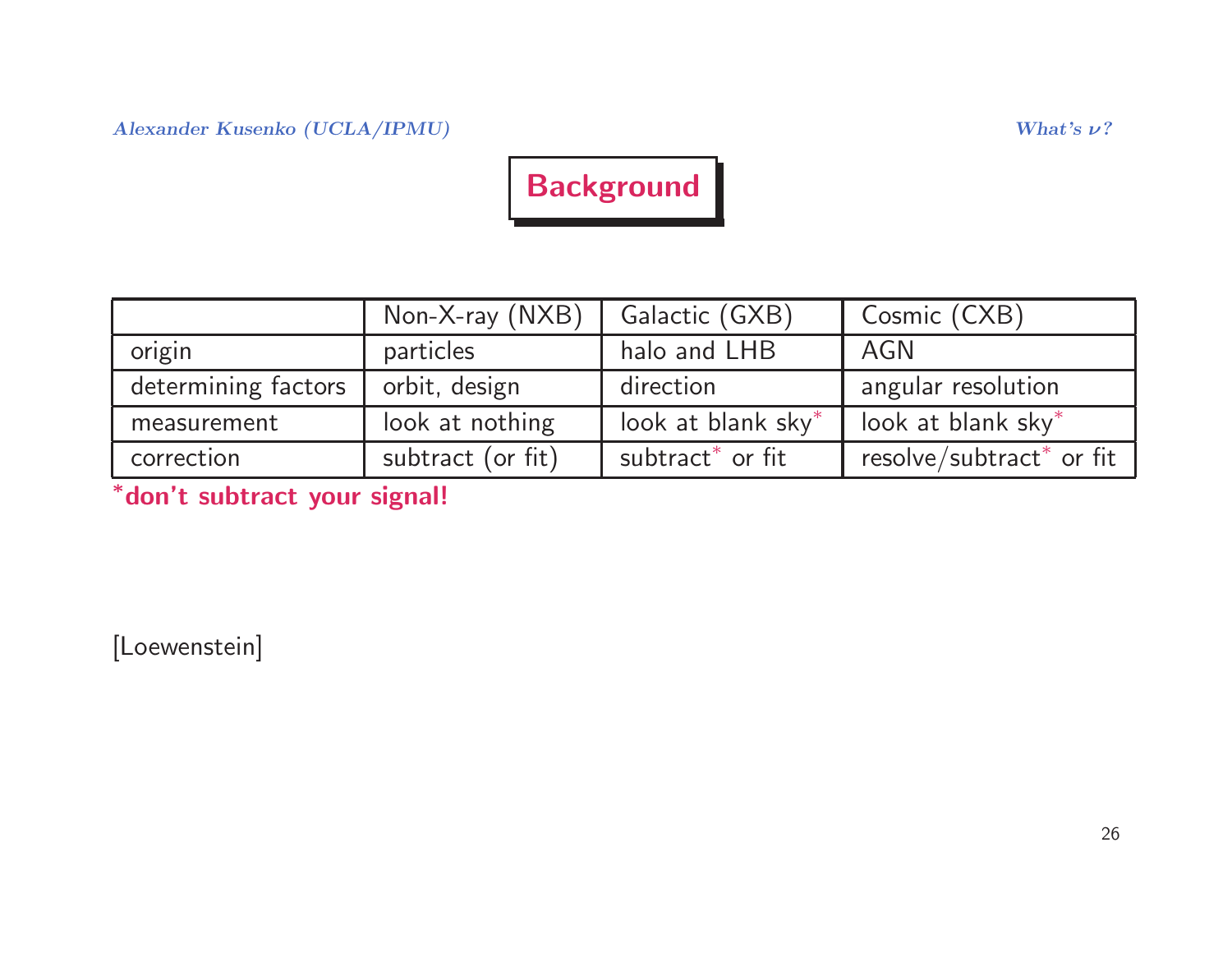Alexander Kusenko (UCLA/IPMU)  $W$ hat's  $\nu$ ?

## Target selection

| target              | dark matter content | background | signal/noise | overall        |
|---------------------|---------------------|------------|--------------|----------------|
| MW center           | high/uncertain      | very high  | low          | far from ideal |
| MW, "blank sky"     | low                 | low        | low          | not ideal      |
| nearby galaxy (M31) | high/uncertain      | high       | low          | not ideal      |
| clusters            | high                | very high  | low          | not ideal      |
| dSph                | high/uncertain      | low        | high         | best choice    |

[Loewenstein]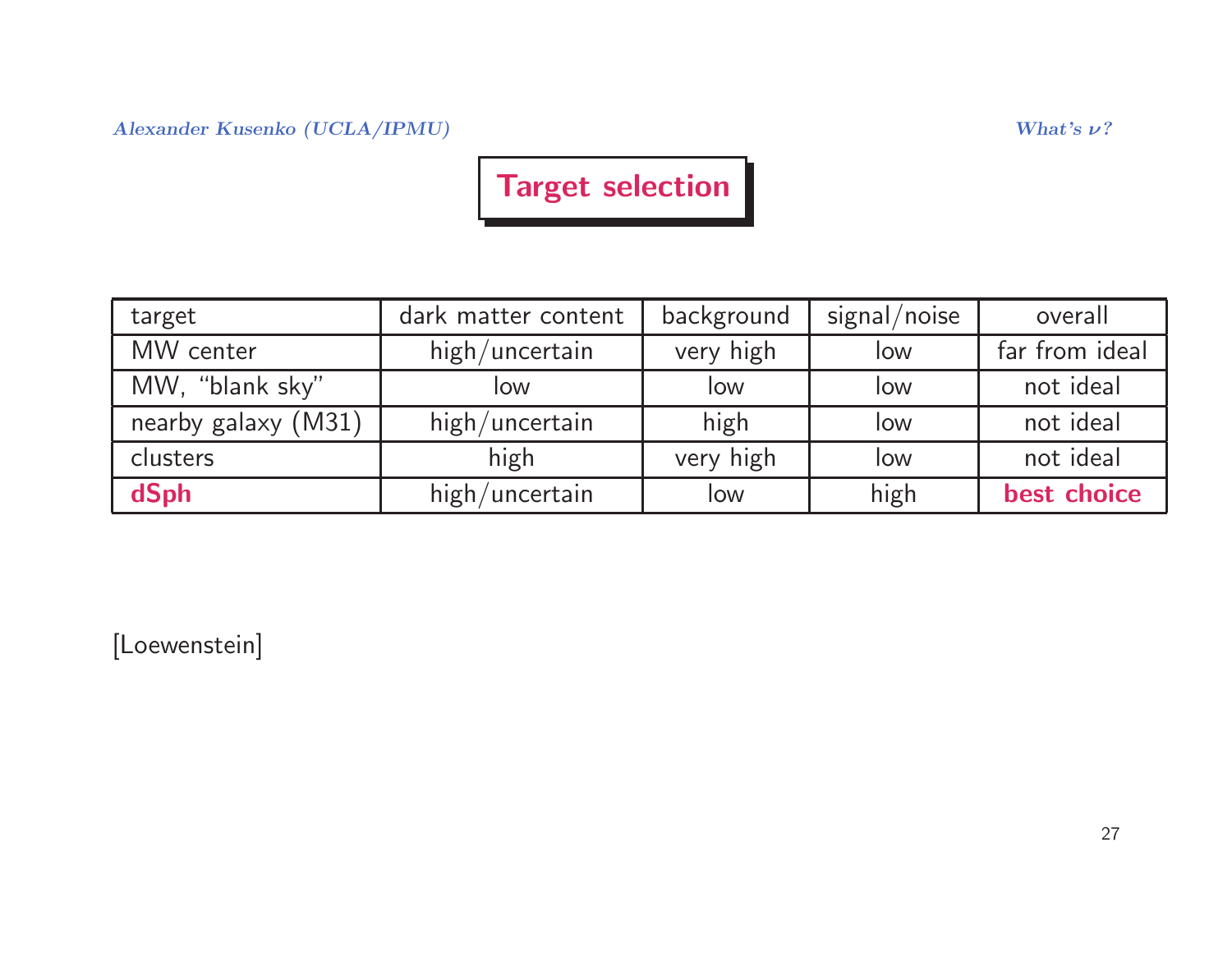

[Loewenstein, A.K., Biermann, ApJ 700, <sup>426</sup> (2009)]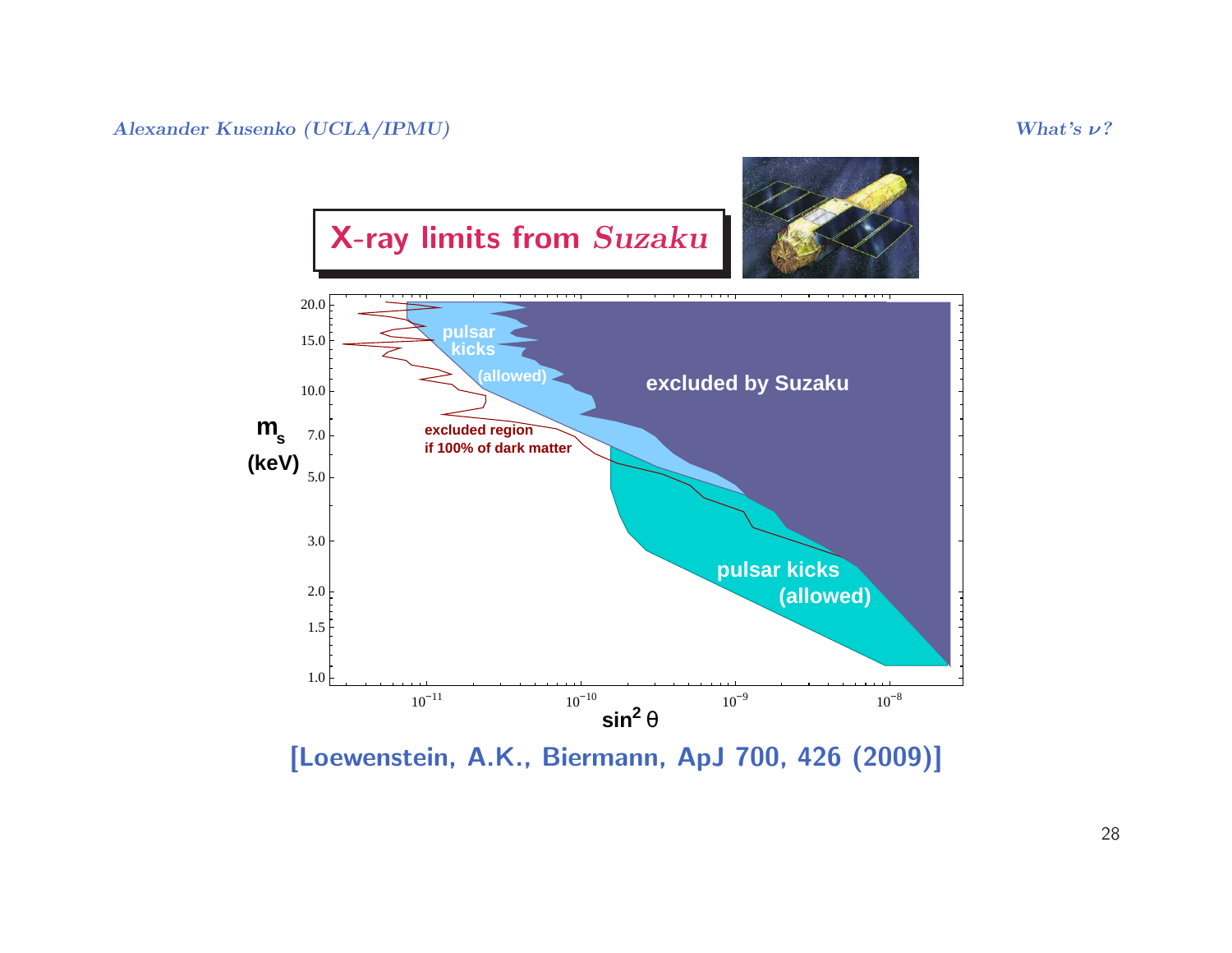Intriguing  $Chandra$  feature, <u>not</u> confirmed by  $XMM\text{-}Newton$  (Willman-1)



[Loewenstein and A.K., ApJ 714, <sup>652</sup> (2010)]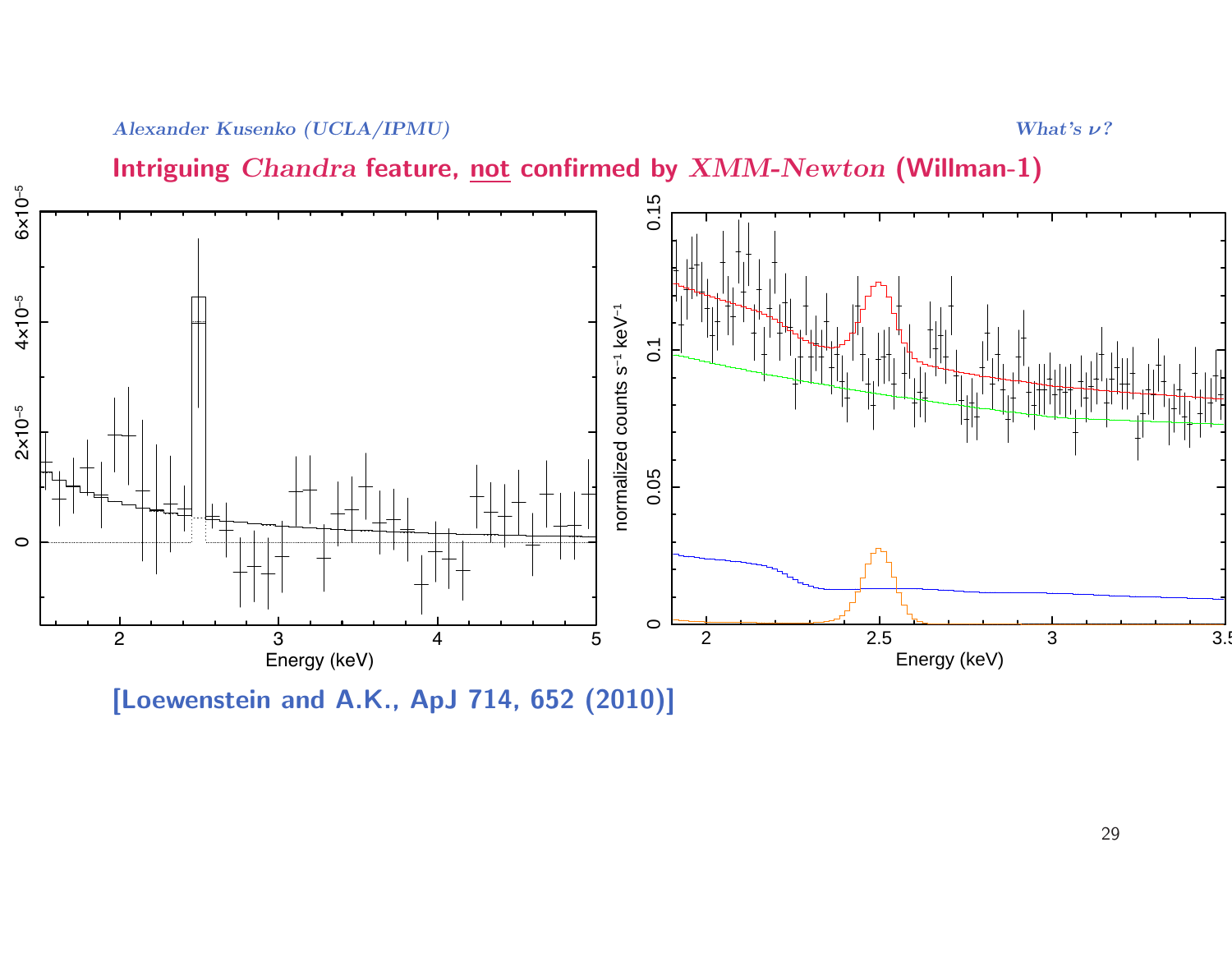#### Latest limits from XMM-Newton (Willman - 1)